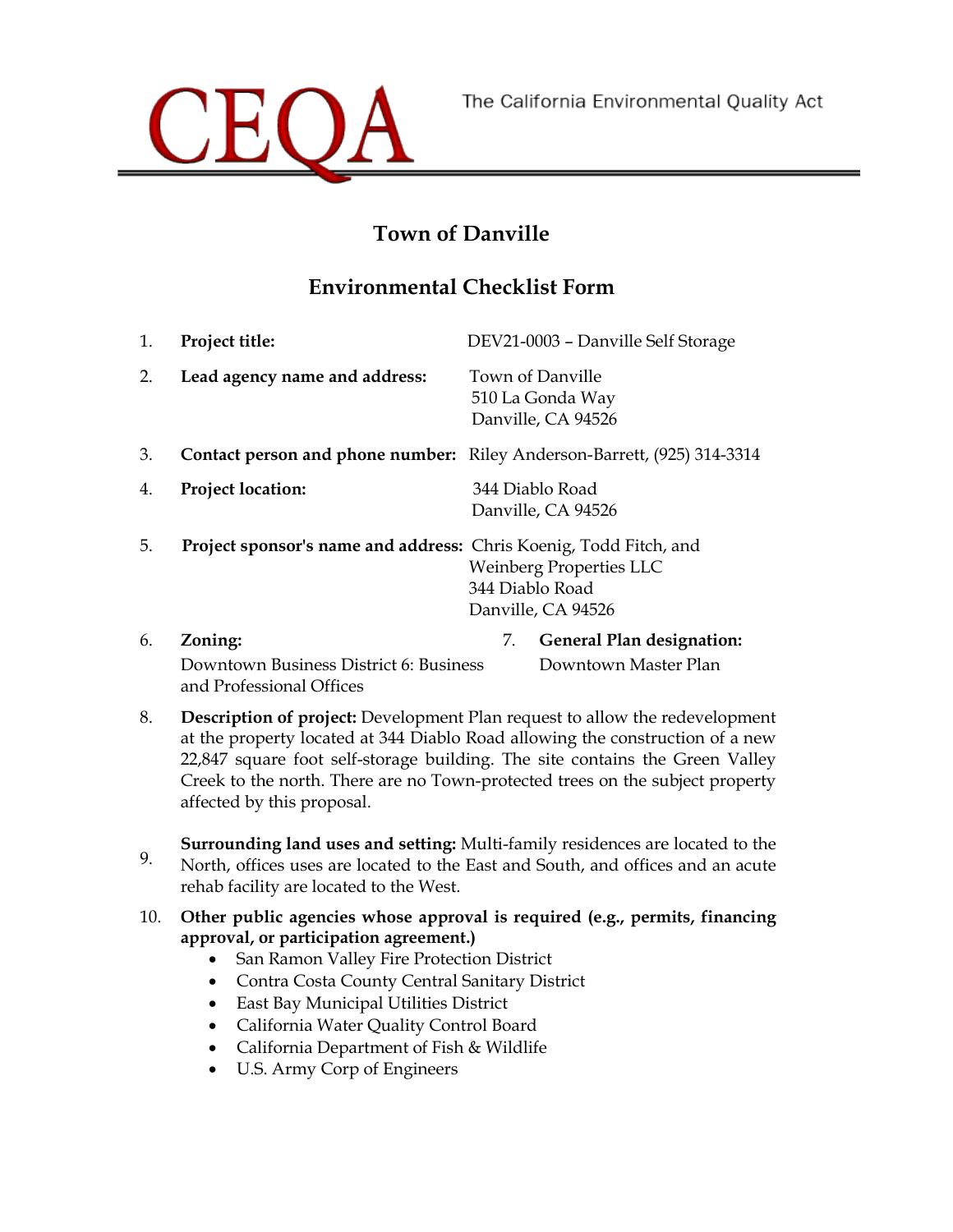#### **ENVIRONMENTAL FACTORS POTENTIALLY AFFECTED:**

The environmental factors checked below would be potentially affected by this project, involving at least one impact that is a "Potentially Significant Impact" as indicated by the checklist on the following pages.

| Aesthetics                          |   | Agriculture<br>Resources           | Air Quality            |
|-------------------------------------|---|------------------------------------|------------------------|
| <b>Biological</b><br>Resources      | X | <b>Cultural Resources</b>          | Geology/Soils          |
| Hazards &<br>Hazardous<br>Materials | X | Hydrology/Water<br>Quality         | Land Use/Planning      |
| Mineral<br>Resources                | X | <b>Noise</b>                       | Population/Housing     |
| <b>Public Services</b>              |   | Recreation                         | Transportation/Traffic |
| Utilities/Service<br>Systems        |   | Mandatory Findings of Significance |                        |

#### **DETERMINATION**:

On the basis of this initial evaluation:

I find that the proposed project COULD NOT have a significant effect on the environment, and a NEGATIVE DECLARATION will be prepared.

 $\chi$  I find that although the proposed project could have a significant effect on the environment, there will not be a significant effect in this case because revisions in the project have been made by or agreed to by the project proponent. A MITIGATED NEGATIVE DECLARATION will be prepared.

 I find that the proposed project MAY have a significant effect on the environment, and an ENVIRONMENTAL IMPACT REPORT is required.

 I find that the proposed project MAY have a "potentially significant impact" or "potentially significant unless mitigated" impact on the environment, but at least one effect 1) has been adequately analyzed in an earlier document pursuant to applicable legal standards, and 2) has been addressed by mitigation measures based on the earlier analysis as described on attached sheets. An ENVIRONMENTAL IMPACT REPORT is required, but it must analyze only the effects that remain to be addressed.

 $\Box$  I find that although the proposed project could have a significant effect on the environment, because all potentially significant effects (a) have been analyzed adequately in an earlier EIR or NEGATIVE DECLARATION pursuant to applicable standards, and (b) have been avoided or mitigated pursuant to that earlier EIR or NEGATIVE DECLARATION, including revisions or mitigation measures that are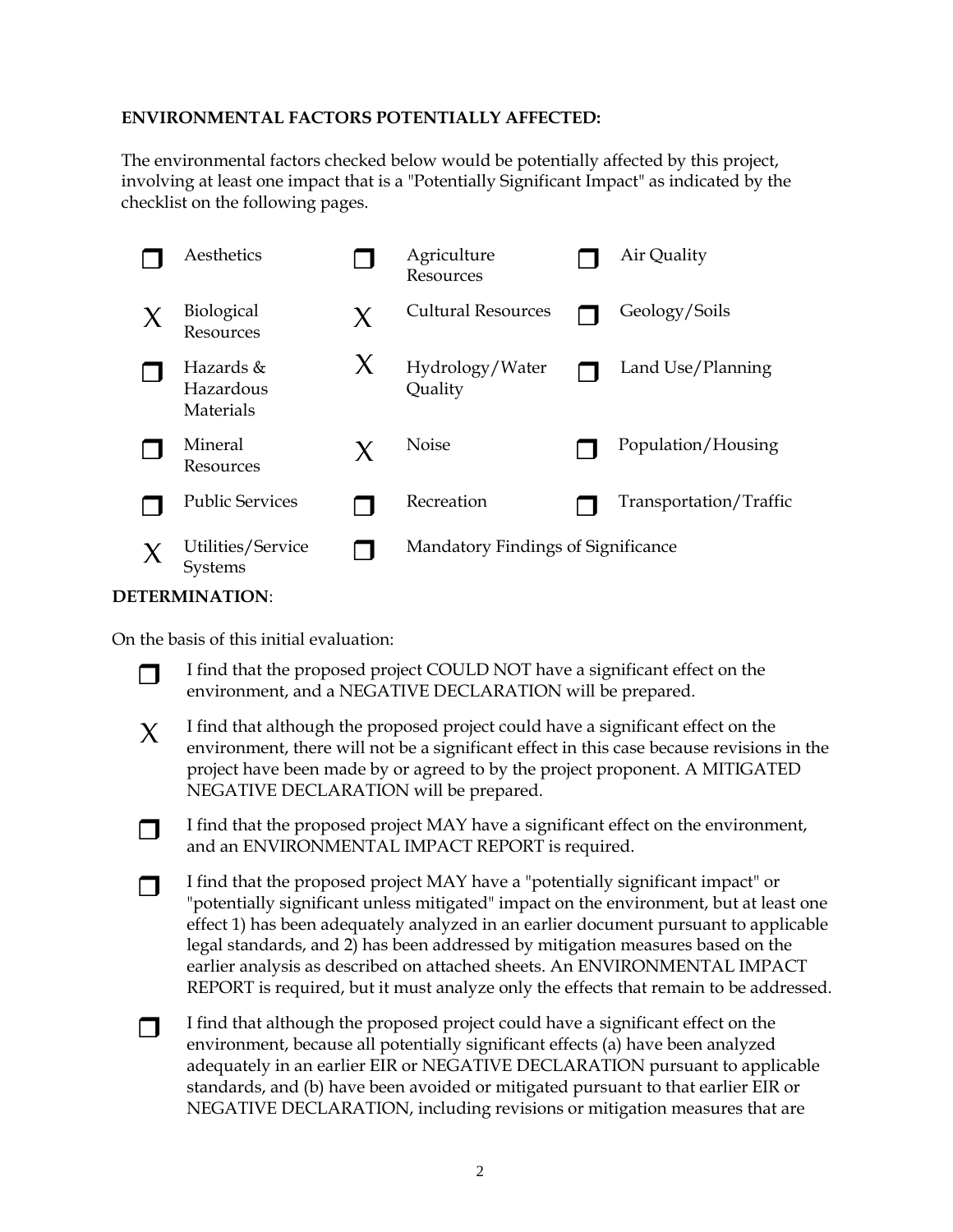imposed upon the proposed project, nothing further is required.

|                        | 3/24/2022        |
|------------------------|------------------|
| Signature              | Date             |
| Riley Anderson-Barrett | Town of Danville |
| Printed Name           | For              |

Issues:

|                                                                                                                                                                                                                                                                                                                                                                                                                        | Potentially<br>Significant<br>Impact | <b>Less Than</b><br>Significant<br>with<br>Mitigation<br>Incorporated | <b>Less Than</b><br>Significant<br>Impact | N <sub>0</sub><br>Impact |
|------------------------------------------------------------------------------------------------------------------------------------------------------------------------------------------------------------------------------------------------------------------------------------------------------------------------------------------------------------------------------------------------------------------------|--------------------------------------|-----------------------------------------------------------------------|-------------------------------------------|--------------------------|
| I. AESTHETICS: Would the project:                                                                                                                                                                                                                                                                                                                                                                                      |                                      |                                                                       |                                           |                          |
| a) Have a substantial adverse effect on a<br>scenic vista?                                                                                                                                                                                                                                                                                                                                                             |                                      |                                                                       |                                           | X                        |
| b) Substantially damage scenic resources,<br>including, but not limited to, trees, rock<br>outcroppings, and historic buildings within<br>a state scenic highway?                                                                                                                                                                                                                                                      |                                      |                                                                       |                                           | X                        |
| c) Substantially degrade the existing visual<br>character or quality of the site and its<br>surroundings?                                                                                                                                                                                                                                                                                                              |                                      |                                                                       | $\chi$                                    |                          |
| d) Create a new source of substantial light or<br>glare which would adversely affect day or<br>nighttime views in the area?                                                                                                                                                                                                                                                                                            |                                      |                                                                       | X                                         |                          |
| <b>II. AGRICULTURE RESOURCES: In</b><br>determining whether impacts to agricultural<br>resources are significant environmental<br>effects, lead agencies may refer to the<br>California Agricultural Land Evaluation and<br>Site Assessment Model (1997) prepared by<br>the California Dept. of Conservation as an<br>optional model to use in assessing impacts<br>on agriculture and farmland. Would the<br>project: |                                      |                                                                       |                                           |                          |
| a) Convert Prime Farmland, Unique<br>Farmland, or Farmland of Statewide<br>Importance (Farmland), as shown on the                                                                                                                                                                                                                                                                                                      |                                      |                                                                       |                                           | $\chi$                   |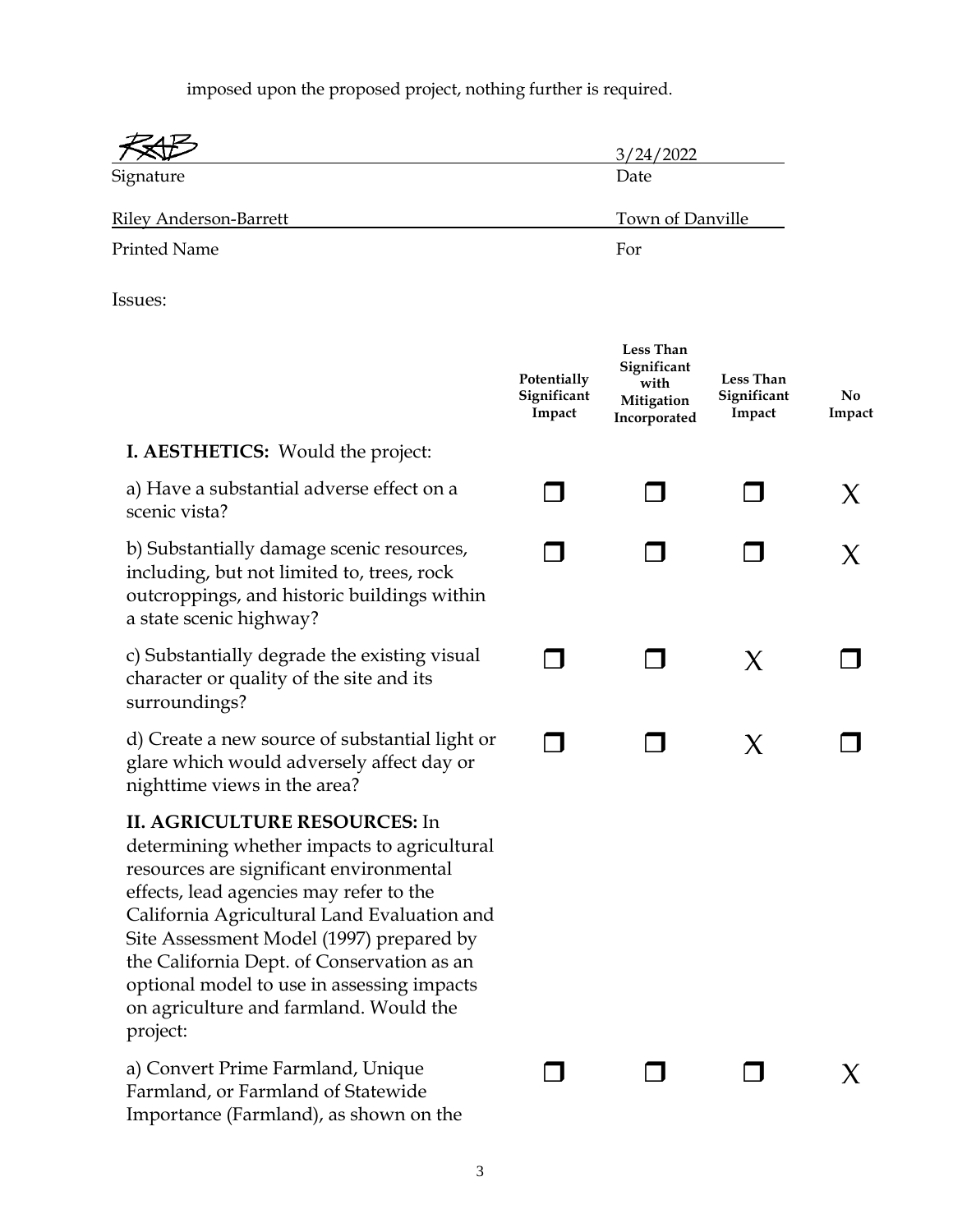|                                                                                                                                                                                                                                                                                                               | Potentially<br>Significant<br>Impact | Less Than<br>Significant<br>with<br>Mitigation<br>Incorporated | Less Than<br>Significant<br>Impact | No.<br>Impact |
|---------------------------------------------------------------------------------------------------------------------------------------------------------------------------------------------------------------------------------------------------------------------------------------------------------------|--------------------------------------|----------------------------------------------------------------|------------------------------------|---------------|
| maps prepared pursuant to the Farmland<br>Mapping and Monitoring Program of the<br>California Resources Agency, to non-<br>agricultural use?                                                                                                                                                                  |                                      |                                                                |                                    |               |
| b) Conflict with existing zoning for<br>agricultural use, or a Williamson Act<br>contract?                                                                                                                                                                                                                    |                                      |                                                                |                                    | X.            |
| c) Involve other changes in the existing<br>environment which, due to their location or<br>nature, could result in conversion of<br>Farmland, to non-agricultural use?                                                                                                                                        |                                      |                                                                |                                    | X             |
| III. AIR QUALITY: Where available, the<br>significance criteria established by the<br>applicable air quality management or air<br>pollution control district may be relied upon<br>to make the following determinations.<br>Would the project:                                                                |                                      |                                                                |                                    |               |
| a) Conflict with or obstruct implementation<br>of the applicable air quality plan?                                                                                                                                                                                                                            |                                      |                                                                |                                    | X.            |
| b) Violate any air quality standard or<br>contribute substantially to an existing or<br>projected air quality violation?                                                                                                                                                                                      |                                      |                                                                |                                    | X             |
| c) Result in a cumulatively considerable net<br>increase of any criteria pollutant for which<br>the project region is non-attainment under<br>an applicable federal or state ambient air<br>quality standard (including releasing<br>emissions which exceed quantitative<br>thresholds for ozone precursors)? |                                      |                                                                |                                    | X             |
| d) Expose sensitive receptors to substantial<br>pollutant concentrations?                                                                                                                                                                                                                                     |                                      |                                                                |                                    | X.            |
| e) Create objectionable odors affecting a<br>substantial number of people?                                                                                                                                                                                                                                    |                                      |                                                                |                                    |               |
| <b>IV. BIOLOGICAL RESOURCES: Would</b>                                                                                                                                                                                                                                                                        |                                      |                                                                |                                    |               |

4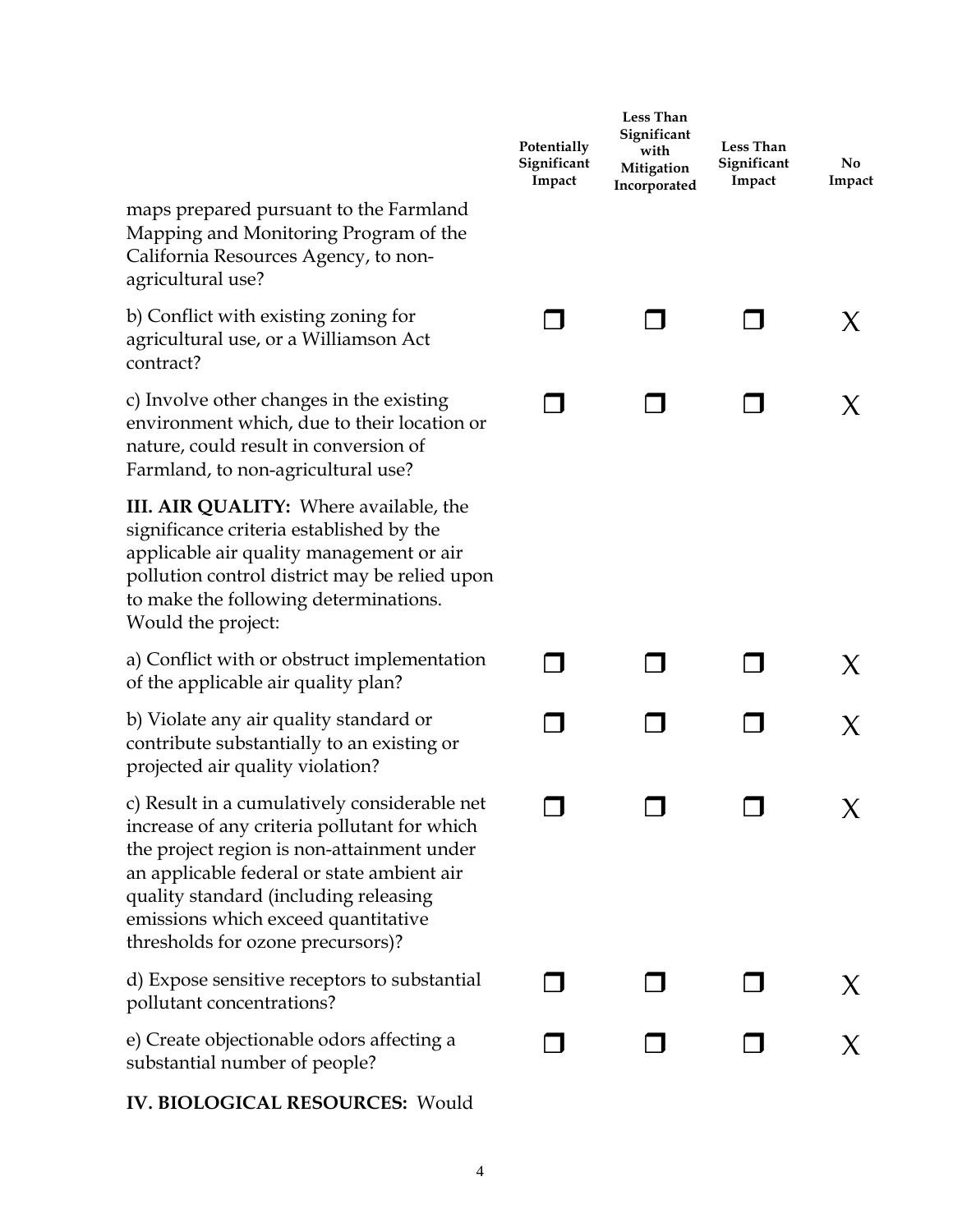|                                                                                                                                                                                                                                                                                                                                    | Potentially<br>Significant<br>Impact | Less Than<br>Significant<br>with<br>Mitigation<br>Incorporated | Less Than<br>Significant<br>Impact | No.<br>Impact |
|------------------------------------------------------------------------------------------------------------------------------------------------------------------------------------------------------------------------------------------------------------------------------------------------------------------------------------|--------------------------------------|----------------------------------------------------------------|------------------------------------|---------------|
| the project:                                                                                                                                                                                                                                                                                                                       |                                      |                                                                |                                    |               |
| a) Have a substantial adverse effect, either<br>directly or through habitat modifications, on<br>any species identified as a candidate,<br>sensitive, or special status species in local or<br>regional plans, policies, or regulations, or by<br>the California Department of Fish and Game<br>or U.S. Fish and Wildlife Service? |                                      | Χ                                                              |                                    |               |
| b) Have a substantial adverse effect on any<br>riparian habitat or other sensitive natural<br>community identified in local or regional<br>plans, policies, regulations or by the<br>California Department of Fish and Game or<br>US Fish and Wildlife Service?                                                                    |                                      | X                                                              |                                    |               |
| c) Have a substantial adverse effect on<br>federally protected wetlands as defined by<br>Section 404 of the Clean Water Act<br>(including, but not limited to, marsh, vernal<br>pool, coastal, etc.) through direct removal,<br>filling, hydrological interruption, or other<br>means?                                             |                                      | X                                                              |                                    |               |
| d) Interfere substantially with the movement<br>of any native resident or migratory fish or<br>wildlife species or with established native<br>resident or migratory wildlife corridors, or<br>impede the use of native wildlife nursery<br>sites?                                                                                  |                                      | X                                                              |                                    |               |
| e) Conflict with any local policies or<br>ordinances protecting biological resources,<br>such as a tree preservation policy or<br>ordinance?                                                                                                                                                                                       |                                      |                                                                | X                                  |               |
| f) Conflict with the provisions of an adopted<br>Habitat Conservation Plan, Natural<br>Community Conservation Plan, or other<br>approved local, regional, or state habitat<br>conservation plan?                                                                                                                                   |                                      |                                                                |                                    |               |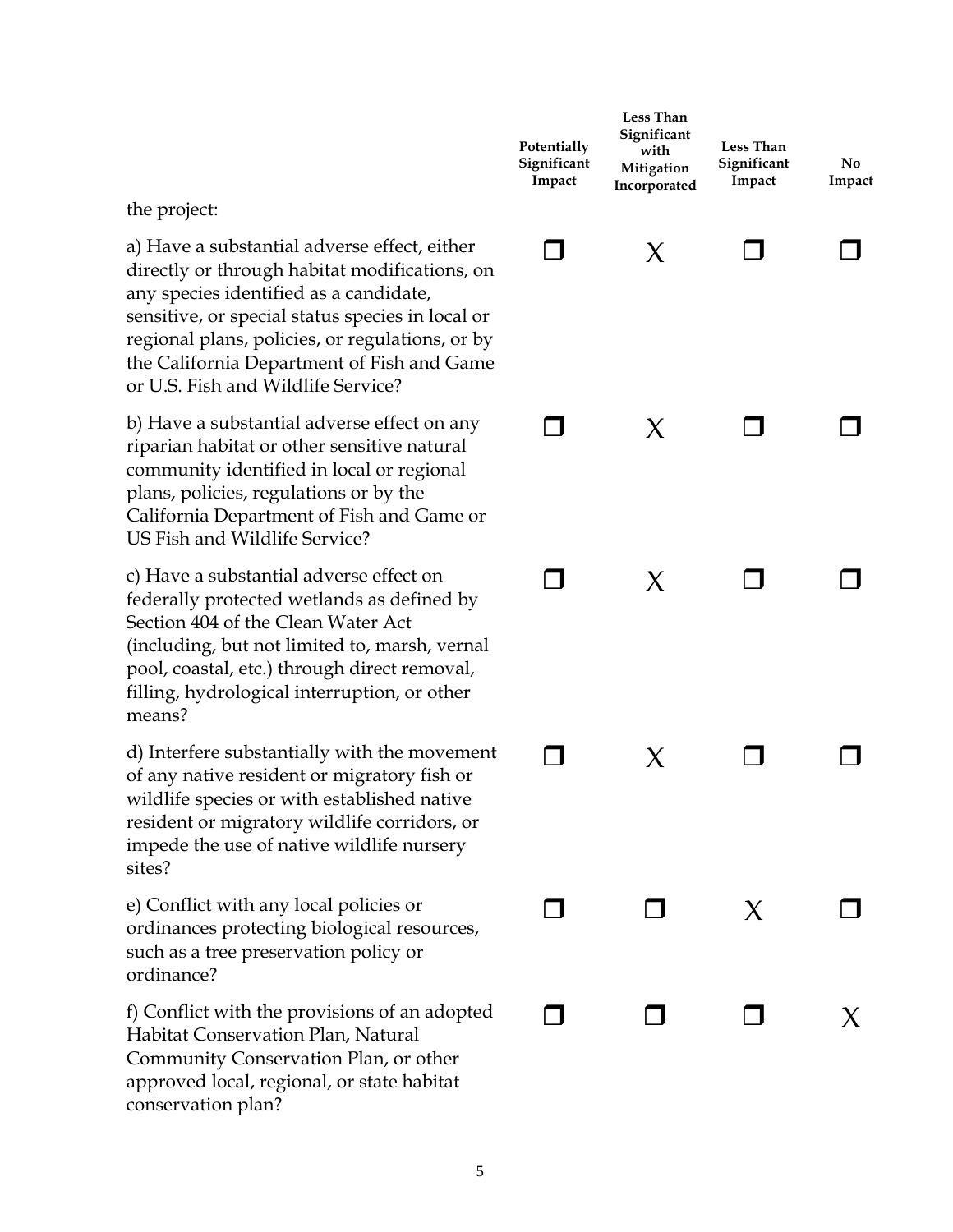|                                                                                                                                                                                                                                                                                                          | Potentially<br>Significant<br>Impact | <b>Less Than</b><br>Significant<br>with<br>Mitigation<br>Incorporated | <b>Less Than</b><br>Significant<br>Impact | No.<br>Impact |
|----------------------------------------------------------------------------------------------------------------------------------------------------------------------------------------------------------------------------------------------------------------------------------------------------------|--------------------------------------|-----------------------------------------------------------------------|-------------------------------------------|---------------|
| V. CULTURAL RESOURCES: Would the<br>project:                                                                                                                                                                                                                                                             |                                      |                                                                       |                                           |               |
| a) Cause a substantial adverse change in the<br>significance of a historical resource as<br>defined in § 15064.5?                                                                                                                                                                                        |                                      |                                                                       |                                           | X.            |
| b) Cause a substantial adverse change in the<br>significance of an archaeological resource<br>pursuant to § 15064.5?                                                                                                                                                                                     |                                      |                                                                       | X                                         |               |
| c) Directly or indirectly destroy a unique<br>paleontological resource or site or unique<br>geologic feature?                                                                                                                                                                                            |                                      | X                                                                     |                                           |               |
| d) Disturb any human remains, including<br>those interred outside of formal cemeteries?                                                                                                                                                                                                                  |                                      |                                                                       | X                                         |               |
| VI. GEOLOGY AND SOILS: Would the<br>project:                                                                                                                                                                                                                                                             |                                      |                                                                       |                                           |               |
| a) Expose people or structures to potential<br>substantial adverse effects, including the risk<br>of loss, injury, or death involving:                                                                                                                                                                   |                                      |                                                                       |                                           |               |
| i) Rupture of a known earthquake fault, as<br>delineated on the most recent Alquist-Priolo<br>Earthquake Fault Zoning Map issued by the<br>State Geologist for the area or based on other<br>substantial evidence of a known fault? Refer<br>to Division of Mines and Geology Special<br>Publication 42. |                                      |                                                                       |                                           |               |
| ii) Strong seismic ground shaking?                                                                                                                                                                                                                                                                       |                                      |                                                                       | X                                         |               |
| iii) Seismic-related ground failure, including<br>liquefaction?                                                                                                                                                                                                                                          |                                      |                                                                       | X                                         |               |
| iv) Landslides?                                                                                                                                                                                                                                                                                          |                                      |                                                                       |                                           |               |
| b) Result in substantial soil erosion or the                                                                                                                                                                                                                                                             |                                      |                                                                       | X                                         |               |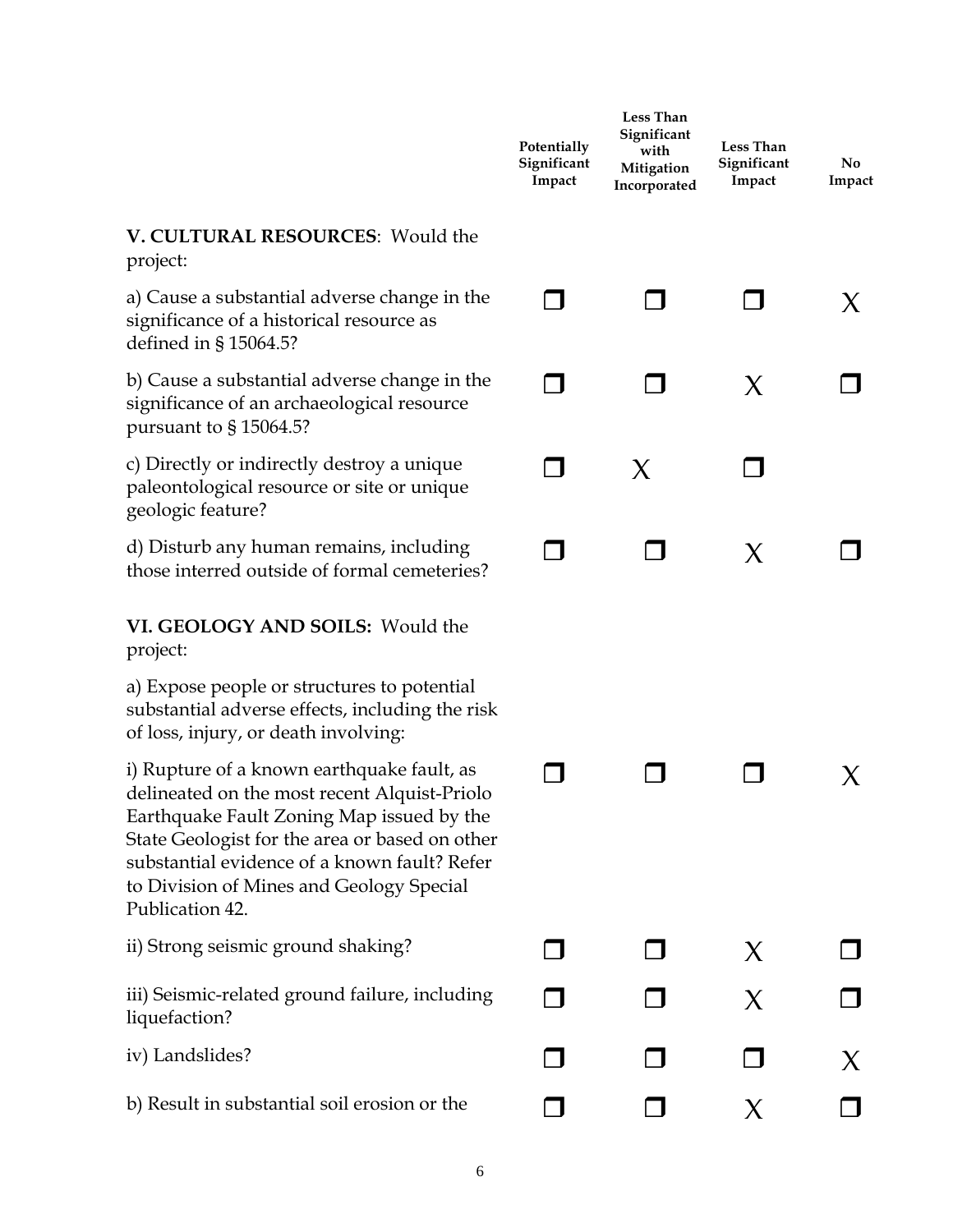|                                                                                                                                                                                                                                                | Potentially<br>Significant<br>Impact | Less Than<br>Significant<br>with<br>Mitigation<br>Incorporated | <b>Less Than</b><br>Significant<br>Impact | No.<br>Impact |
|------------------------------------------------------------------------------------------------------------------------------------------------------------------------------------------------------------------------------------------------|--------------------------------------|----------------------------------------------------------------|-------------------------------------------|---------------|
| loss of topsoil?                                                                                                                                                                                                                               |                                      |                                                                |                                           |               |
| c) Be located on a geologic unit or soil that is<br>unstable, or that would become unstable as a<br>result of the project, and potentially result in<br>on- or off-site landslide, lateral spreading,<br>subsidence, liquefaction or collapse? |                                      |                                                                | X                                         |               |
| d) Be located on expansive soil, as defined in<br>Table 18-1-B of the Uniform Building Code<br>(1994), creating substantial risks to life or<br>property?                                                                                      |                                      |                                                                | X                                         |               |
| <b>VII. GREENHOUSE GAS EMISSIONS:</b><br>Would the project:                                                                                                                                                                                    |                                      |                                                                |                                           |               |
| a) Generate greenhouse gas emissions,<br>either directly or indirectly, that may have a<br>significant impact on the environment?                                                                                                              |                                      |                                                                | X                                         |               |
| b) Conflict with an applicable plan, policy or<br>regulation adopted for the purpose of<br>reducing the emissions of greenhouse gases?                                                                                                         |                                      |                                                                |                                           | X             |
| <b>VIII. HAZARDS AND HAZARDOUS</b><br><b>MATERIALS:</b> Would the project:                                                                                                                                                                     |                                      |                                                                |                                           |               |
| a) Create a significant hazard to the public or<br>the environment through the routine<br>transport, use, or disposal of hazardous<br>materials?                                                                                               |                                      |                                                                |                                           |               |
| b) Create a significant hazard to the public or<br>the environment through reasonably<br>foreseeable upset and accident conditions<br>involving the release of hazardous materials<br>into the environment?                                    |                                      |                                                                |                                           |               |
| c) Emit hazardous emissions or handle<br>hazardous or acutely hazardous materials,<br>substances, or waste within one-quarter mile                                                                                                             |                                      |                                                                |                                           |               |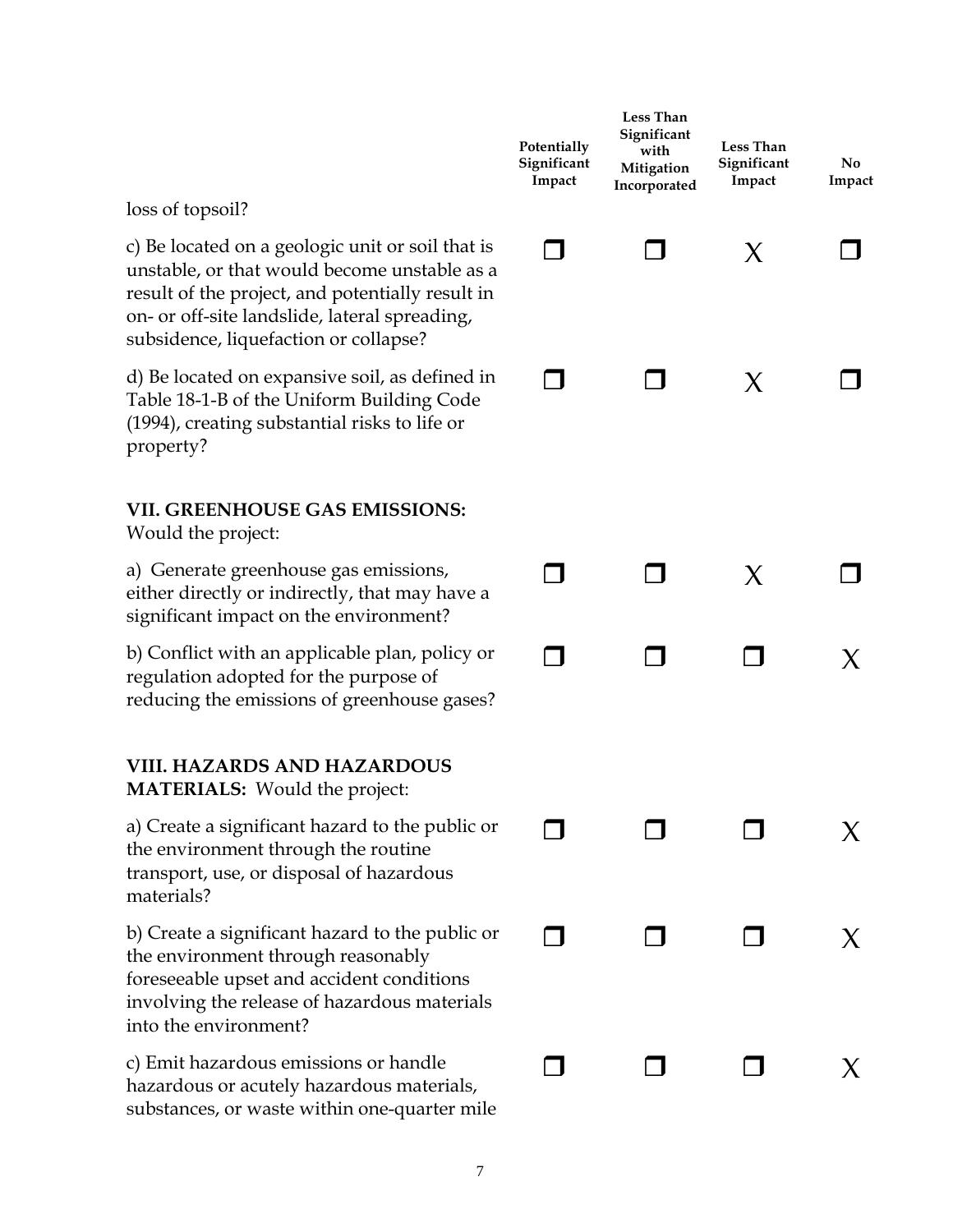|                                                                                                                                                                                                                                                                                 | Potentially<br>Significant<br>Impact | <b>Less Than</b><br>Significant<br>with<br>Mitigation<br>Incorporated | Less Than<br>Significant<br>Impact | No.<br>Impact |
|---------------------------------------------------------------------------------------------------------------------------------------------------------------------------------------------------------------------------------------------------------------------------------|--------------------------------------|-----------------------------------------------------------------------|------------------------------------|---------------|
| of an existing or proposed school?                                                                                                                                                                                                                                              |                                      |                                                                       |                                    |               |
| d) Be located on a site which is included on a<br>list of hazardous materials sites compiled<br>pursuant to Government Code Section<br>65962.5 and, as a result, would it create a<br>significant hazard to the public or the<br>environment?                                   |                                      |                                                                       |                                    |               |
| e) For a project located within an airport<br>land use plan or, where such a plan has not<br>been adopted, within two miles of a public<br>airport or public use airport, would the<br>project result in a safety hazard for people<br>residing or working in the project area? |                                      |                                                                       |                                    |               |
| f) For a project within the vicinity of a<br>private airstrip, would the project result in a<br>safety hazard for people residing or working<br>in the project area?                                                                                                            |                                      |                                                                       |                                    | X.            |
| g) Impair implementation of or physically<br>interfere with an adopted emergency<br>response plan or emergency evacuation<br>plan?                                                                                                                                              |                                      |                                                                       |                                    | X.            |
| h) Expose people or structures to a<br>significant risk of loss, injury or death<br>involving wildland fires, including where<br>wildlands are adjacent to urbanized areas or<br>where residences are intermixed with<br>wildlands?                                             |                                      |                                                                       |                                    |               |
| IX. HYDROLOGY AND WATER<br><b>QUALITY:</b> Would the project:                                                                                                                                                                                                                   |                                      |                                                                       |                                    |               |
| a) Violate any water quality standards or<br>waste discharge requirements?                                                                                                                                                                                                      |                                      | X                                                                     |                                    |               |
| b) Substantially deplete groundwater<br>supplies or interfere substantially with<br>groundwater recharge such that there would<br>be a net deficit in aquifer volume or a                                                                                                       |                                      |                                                                       |                                    |               |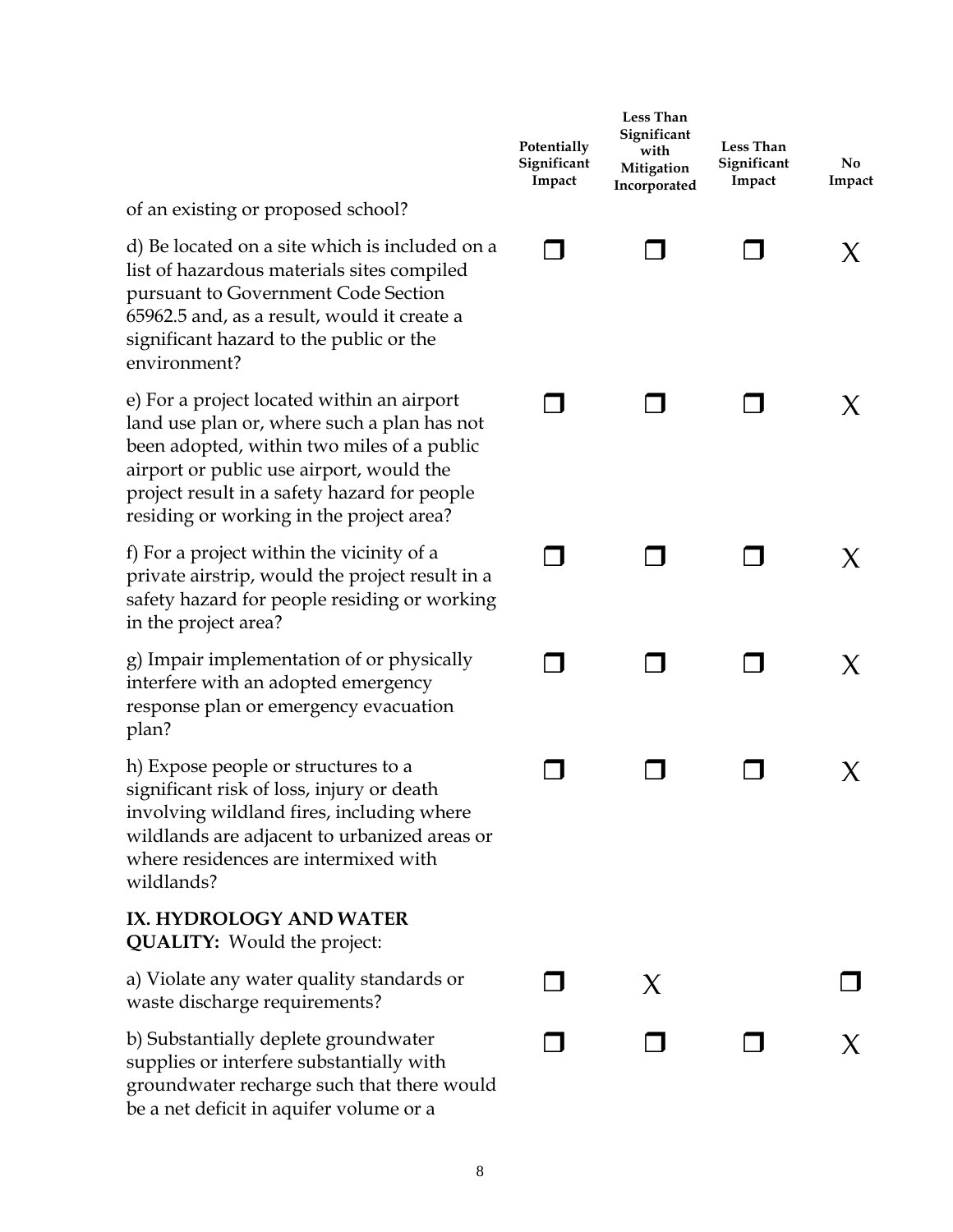|                                                                                                                                                                                                                                                                                          | Potentially<br>Significant<br>Impact | Less Than<br>Significant<br>with<br>Mitigation<br>Incorporated | Less Than<br>Significant<br>Impact | No.<br>Impact |
|------------------------------------------------------------------------------------------------------------------------------------------------------------------------------------------------------------------------------------------------------------------------------------------|--------------------------------------|----------------------------------------------------------------|------------------------------------|---------------|
| lowering of the local groundwater table level<br>(e.g., the production rate of pre-existing<br>nearby wells would drop to a level which<br>would not support existing land uses or<br>planned uses for which permits have been<br>granted)?                                              |                                      |                                                                |                                    |               |
| c) Substantially alter the existing drainage<br>pattern of the site or area, including through<br>the alteration of the course of a stream or<br>river, in a manner which would result in<br>substantial erosion or siltation on- or off-<br>site?                                       |                                      |                                                                | X                                  |               |
| d) Substantially alter the existing drainage<br>pattern of the site or area, including through<br>the alteration of the course of a stream or<br>river, or substantially increase the rate or<br>amount of surface runoff in a manner which<br>would result in flooding on- or off-site? |                                      |                                                                | X                                  |               |
| e) Create or contribute runoff water which<br>would exceed the capacity of existing or<br>planned stormwater drainage systems or<br>provide substantial additional sources of<br>polluted runoff?                                                                                        |                                      |                                                                | X                                  |               |
| f) Otherwise substantially degrade water<br>quality?                                                                                                                                                                                                                                     |                                      |                                                                |                                    | X             |
| g) Place housing within a 100-year flood<br>hazard area as mapped on a federal Flood<br>Hazard Boundary or Flood Insurance Rate<br>Map or other flood hazard delineation map?                                                                                                            |                                      |                                                                |                                    |               |
| h) Place within a 100-year flood hazard area<br>structures which would impede or redirect<br>flood flows?                                                                                                                                                                                |                                      |                                                                |                                    | X             |
| i) Expose people or structures to a significant<br>risk of loss, injury or death involving<br>flooding, including flooding as a result of the                                                                                                                                            |                                      |                                                                |                                    |               |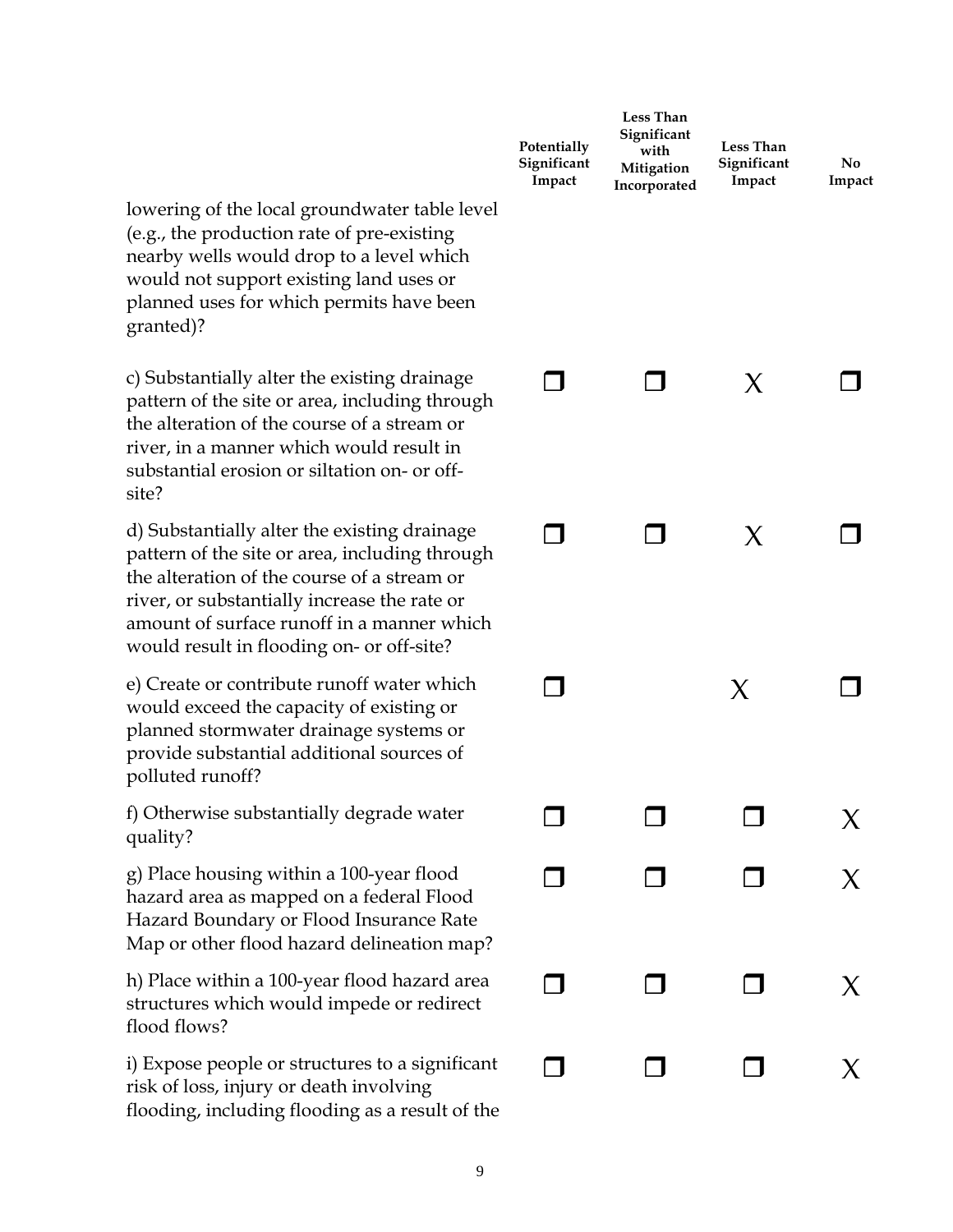|                                                                                                                                                                                                                                                                                                                               | Potentially<br>Significant<br>Impact | Less Than<br>Significant<br>with<br>Mitigation<br>Incorporated | <b>Less Than</b><br>Significant<br>Impact | No<br>Impact |
|-------------------------------------------------------------------------------------------------------------------------------------------------------------------------------------------------------------------------------------------------------------------------------------------------------------------------------|--------------------------------------|----------------------------------------------------------------|-------------------------------------------|--------------|
| failure of a levee or dam?                                                                                                                                                                                                                                                                                                    |                                      |                                                                |                                           |              |
| j) Inundation by seiche, tsunami, or<br>mudflow?                                                                                                                                                                                                                                                                              |                                      |                                                                |                                           | X            |
| X. LAND USE AND PLANNING: Would<br>the project:                                                                                                                                                                                                                                                                               |                                      |                                                                |                                           |              |
| a) Physically divide an established<br>community?                                                                                                                                                                                                                                                                             |                                      |                                                                |                                           | X            |
| b) Conflict with any applicable land use<br>plan, policy, or regulation of an agency with<br>jurisdiction over the project (including, but<br>not limited to the general plan, specific plan,<br>local coastal program, or zoning ordinance)<br>adopted for the purpose of avoiding or<br>mitigating an environmental effect? |                                      |                                                                |                                           | X            |
| c) Conflict with any applicable habitat<br>conservation plan or natural community<br>conservation plan?                                                                                                                                                                                                                       |                                      |                                                                |                                           | X.           |
| XI. MINERAL RESOURCES: Would the<br>project:                                                                                                                                                                                                                                                                                  |                                      |                                                                |                                           |              |
| a) Result in the loss of availability of a<br>known mineral resource that would be of<br>value to the region and the residents of the<br>state?                                                                                                                                                                               |                                      |                                                                |                                           | X            |
| b) Result in the loss of availability of a<br>locally-important mineral resource recovery<br>site delineated on a local general plan,<br>specific plan or other land use plan?                                                                                                                                                |                                      |                                                                |                                           |              |
| <b>XII. NOISE:</b> Would the project result in:                                                                                                                                                                                                                                                                               |                                      |                                                                |                                           |              |
| a) Exposure of persons to or generation of<br>noise levels in excess of standards<br>established in the local general plan or noise<br>ordinance, or applicable standards of other<br>agencies?                                                                                                                               |                                      |                                                                | X                                         |              |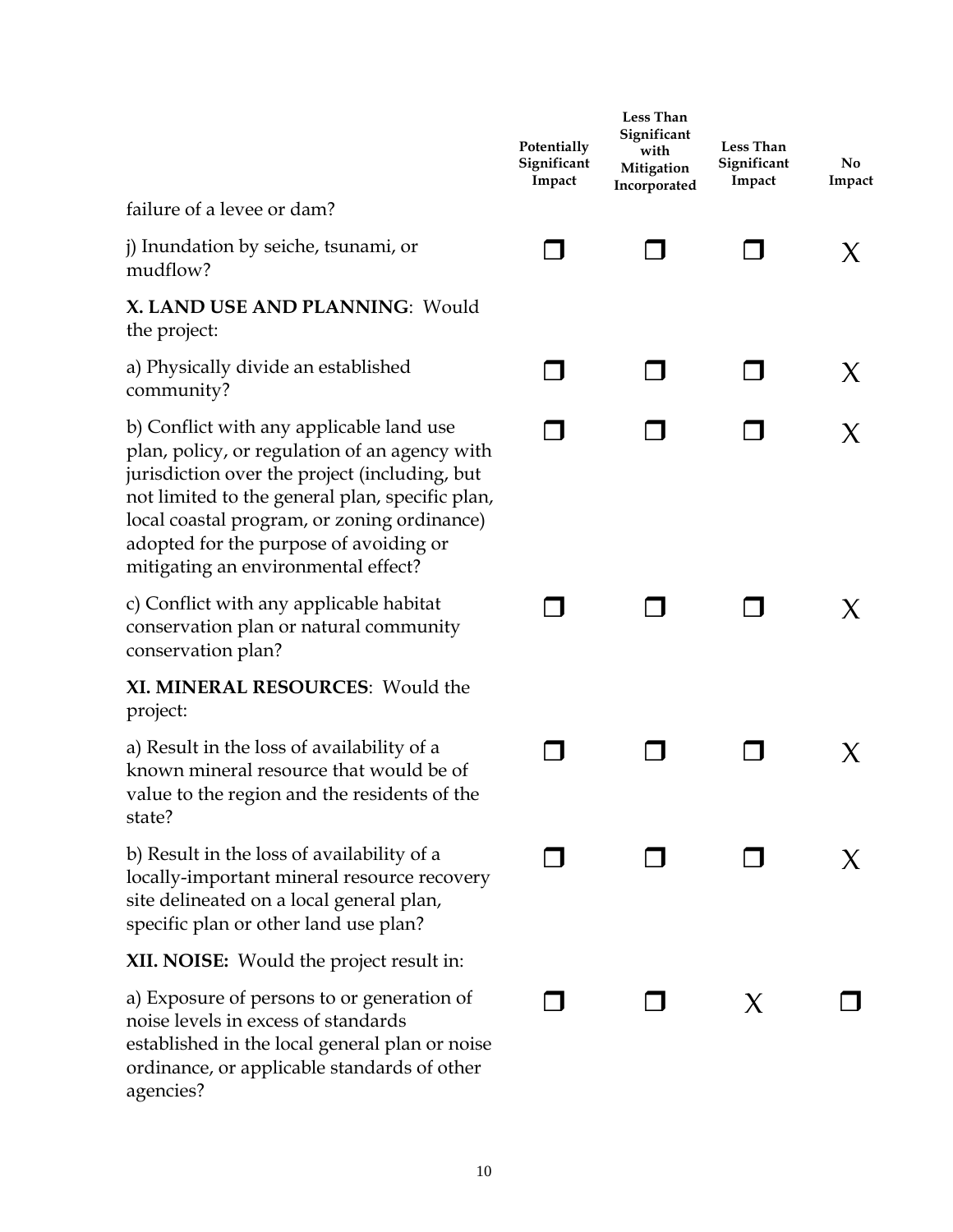b) Exposure of persons to or generation of excessive groundborne vibration or groundborne noise levels?

c) A substantial permanent increase in ambient noise levels in the project vicinity above levels existing without the project?

d) A substantial temporary or periodic increase in ambient noise levels in the project vicinity above levels existing without the project?

e) For a project located within an airport land use plan or, where such a plan has not been adopted, within two miles of a public airport or public use airport, would the project expose people residing or working in the project area to excessive noise levels?

f) For a project within the vicinity of a private airstrip, would the project expose people residing or working in the project area to excessive noise levels?

#### **XIII. POPULATION AND HOUSING**: Would the project:

a) Induce substantial population growth in an area, either directly (for example, by proposing new homes and businesses) or indirectly (for example, through extension of

roads or other infrastructure)?

b) Displace substantial numbers of existing housing, necessitating the construction of replacement housing elsewhere?

c) Displace substantial numbers of people, necessitating the construction of replacement housing elsewhere?

#### **XIV. PUBLIC SERVICES**

| Potentially<br>Significant<br>Impact | <b>Less Than</b><br>Significant<br>with<br>Mitigation<br>Incorporated | Less Than<br>Significant<br>Impact | $\bf No$<br>Impact<br>X |
|--------------------------------------|-----------------------------------------------------------------------|------------------------------------|-------------------------|
| $\Box$                               | $\sqcap$                                                              | $\boldsymbol{\mathsf{X}}$          |                         |
| - 1                                  | X                                                                     | $\Box$                             |                         |
| ┓                                    | ┓                                                                     | П                                  | Х                       |
|                                      |                                                                       | ᄀ                                  | X                       |
| $\Box$                               | $\Box$                                                                | $\Box$                             | $\chi$                  |
| $\Box$                               | $\Box$                                                                | $\Box$                             | $\chi$                  |
| $\Box$                               | $\Box$                                                                | $\Box$                             | $\chi$                  |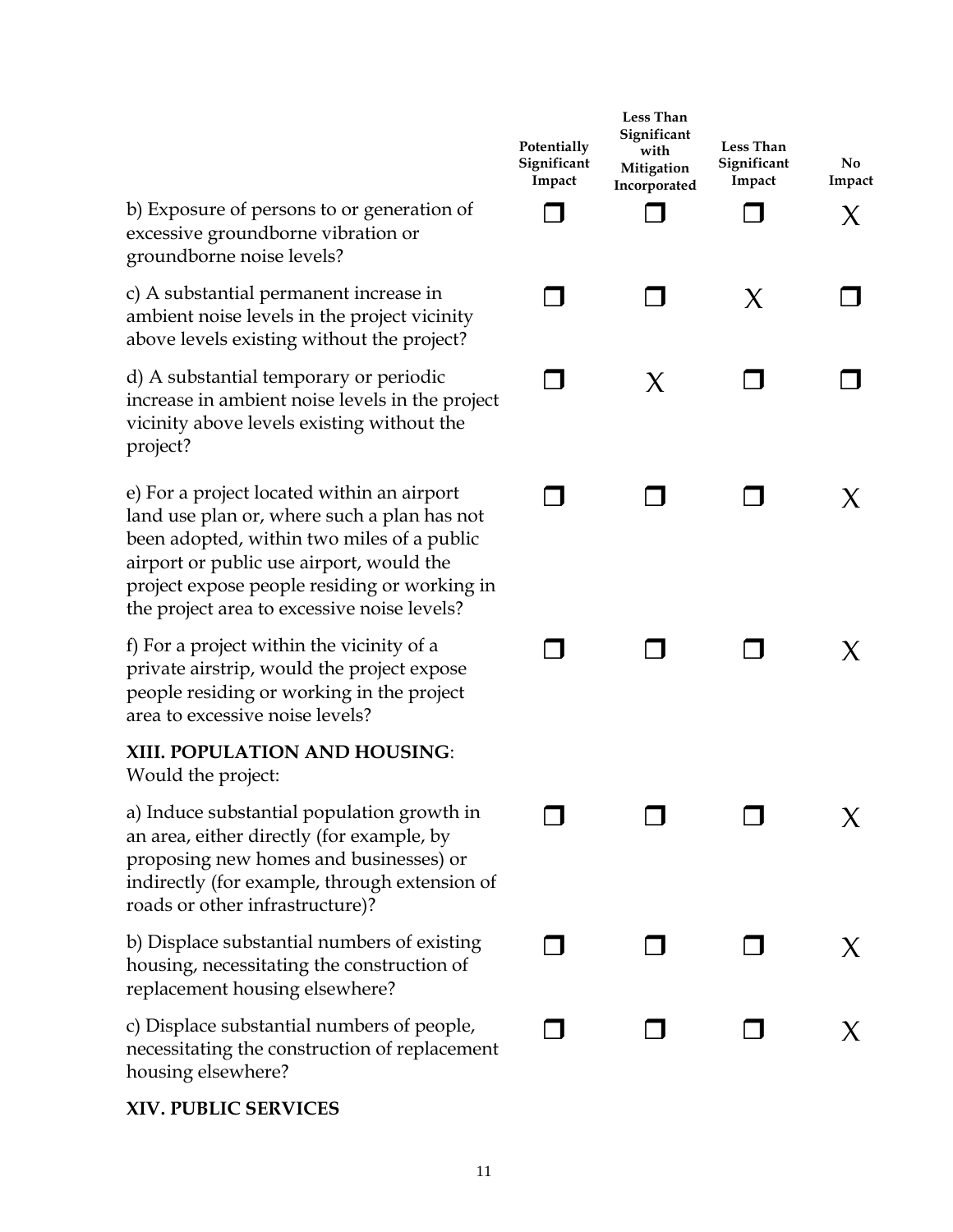|                                                                                                                                                                                                                                                                                                                                                                                                                                                        | Potentially<br>Significant<br>Impact | Less Than<br>Significant<br>with<br>Mitigation<br>Incorporated | Less Than<br>Significant<br>Impact | No.<br>Impact |
|--------------------------------------------------------------------------------------------------------------------------------------------------------------------------------------------------------------------------------------------------------------------------------------------------------------------------------------------------------------------------------------------------------------------------------------------------------|--------------------------------------|----------------------------------------------------------------|------------------------------------|---------------|
| a) Would the project result in substantial<br>adverse physical impacts associated with the<br>provision of new or physically altered<br>governmental facilities, need for new or<br>physically altered governmental facilities,<br>the construction of which could cause<br>significant environmental impacts, in order<br>to maintain acceptable service ratios,<br>response times or other performance<br>objectives for any of the public services: |                                      |                                                                |                                    |               |
| Fire protection?                                                                                                                                                                                                                                                                                                                                                                                                                                       |                                      |                                                                | X                                  |               |
| Police protection?                                                                                                                                                                                                                                                                                                                                                                                                                                     |                                      |                                                                | X                                  |               |
| Schools?                                                                                                                                                                                                                                                                                                                                                                                                                                               |                                      |                                                                |                                    | X             |
| Parks?                                                                                                                                                                                                                                                                                                                                                                                                                                                 |                                      |                                                                |                                    | X             |
| Other public facilities?                                                                                                                                                                                                                                                                                                                                                                                                                               |                                      |                                                                |                                    | X             |
| <b>XV. RECREATION</b>                                                                                                                                                                                                                                                                                                                                                                                                                                  |                                      |                                                                |                                    |               |
| a) Would the project increase the use of<br>existing neighborhood and regional parks or<br>other recreational facilities such that<br>substantial physical deterioration of the<br>facility would occur or be accelerated?                                                                                                                                                                                                                             |                                      |                                                                |                                    | X.            |
| b) Does the project include recreational<br>facilities or require the construction or<br>expansion of recreational facilities which<br>might have an adverse physical effect on the<br>environment?                                                                                                                                                                                                                                                    |                                      |                                                                |                                    |               |
| XVI. TRANSPORTATION/TRAFFIC --<br>Would the project:                                                                                                                                                                                                                                                                                                                                                                                                   |                                      |                                                                |                                    |               |
| a) Cause an increase in traffic which is<br>substantial in relation to the existing traffic<br>load and capacity of the street system (i.e.,                                                                                                                                                                                                                                                                                                           |                                      |                                                                | X                                  |               |
|                                                                                                                                                                                                                                                                                                                                                                                                                                                        |                                      |                                                                |                                    |               |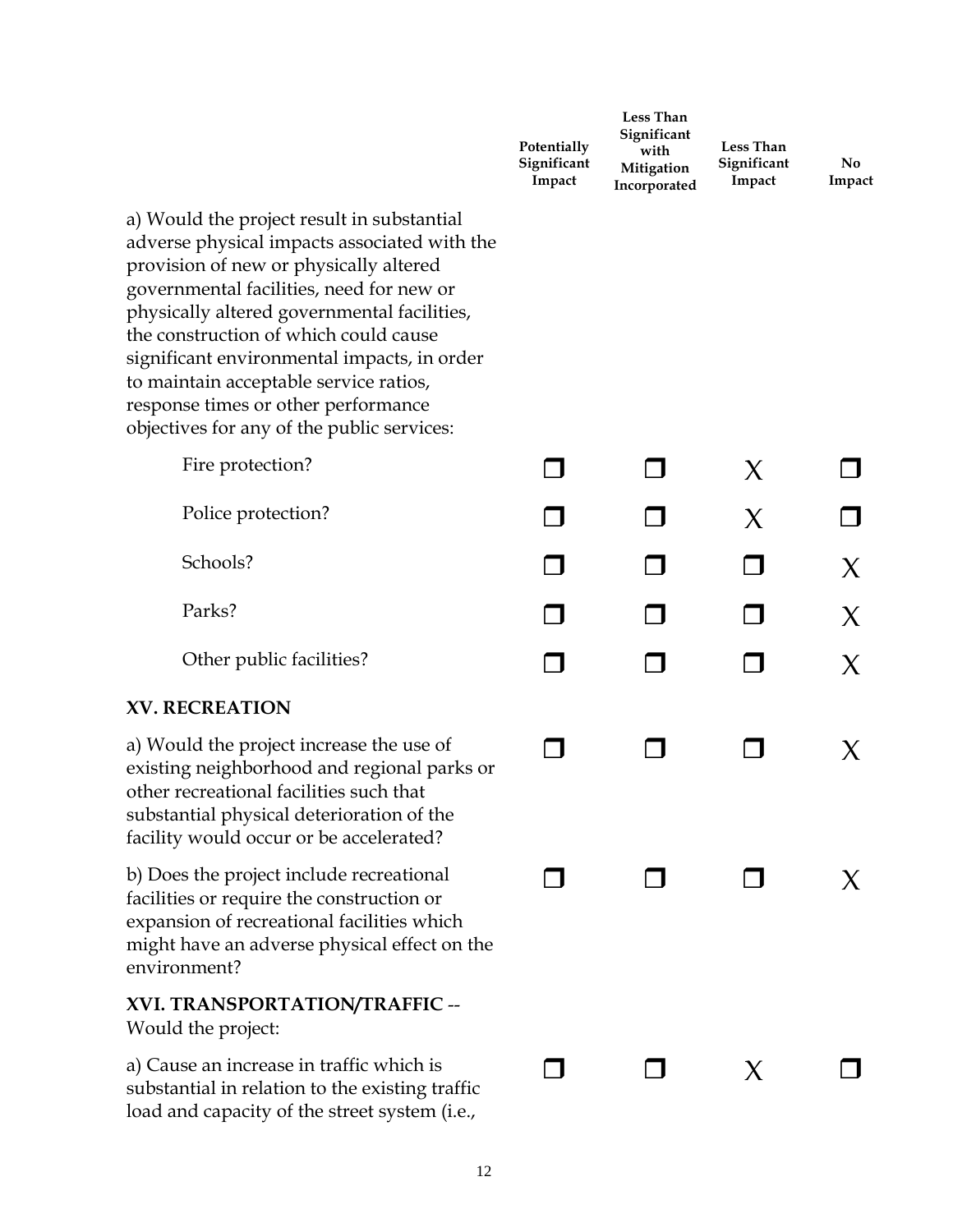|                                                                                                                                                                                                                    | Potentially<br>Significant<br>Impact | Less Than<br>Significant<br>with<br>Mitigation<br>Incorporated | <b>Less Than</b><br>Significant<br>Impact | No.<br>Impact |
|--------------------------------------------------------------------------------------------------------------------------------------------------------------------------------------------------------------------|--------------------------------------|----------------------------------------------------------------|-------------------------------------------|---------------|
| result in a substantial increase in either the<br>number of vehicle trips, the volume to<br>capacity ratio on roads, or congestion at<br>intersections)?                                                           |                                      |                                                                |                                           |               |
| b) Exceed, either individually or<br>cumulatively, a level of service standard<br>established by the county congestion<br>management agency for designated roads or<br>highways?                                   |                                      |                                                                |                                           | X.            |
| c) Result in a change in air traffic patterns,<br>including either an increase in traffic levels<br>or a change in location that results in<br>substantial safety risks?                                           |                                      |                                                                |                                           | X.            |
| d) Substantially increase hazards due to a<br>design feature (e.g., sharp curves or<br>dangerous intersections) or incompatible<br>uses (e.g., farm equipment)?                                                    |                                      |                                                                |                                           | X             |
| e) Result in inadequate emergency access?                                                                                                                                                                          |                                      |                                                                |                                           | X             |
| f) Result in inadequate parking capacity?                                                                                                                                                                          |                                      |                                                                | X                                         |               |
| g) Conflict with adopted policies, plans, or<br>programs supporting alternative<br>transportation (e.g., bus turnouts, bicycle<br>racks)?                                                                          |                                      |                                                                |                                           | X             |
| <b>XVII. UTILITIES AND SERVICE</b><br><b>SYSTEMS:</b> Would the project:                                                                                                                                           |                                      |                                                                |                                           |               |
| a) Exceed wastewater treatment<br>requirements of the applicable Regional<br><b>Water Quality Control Board?</b>                                                                                                   |                                      |                                                                | X                                         |               |
| b) Require or result in the construction of<br>new water or wastewater treatment facilities<br>or expansion of existing facilities, the<br>construction of which could cause significant<br>environmental effects? |                                      |                                                                | X                                         |               |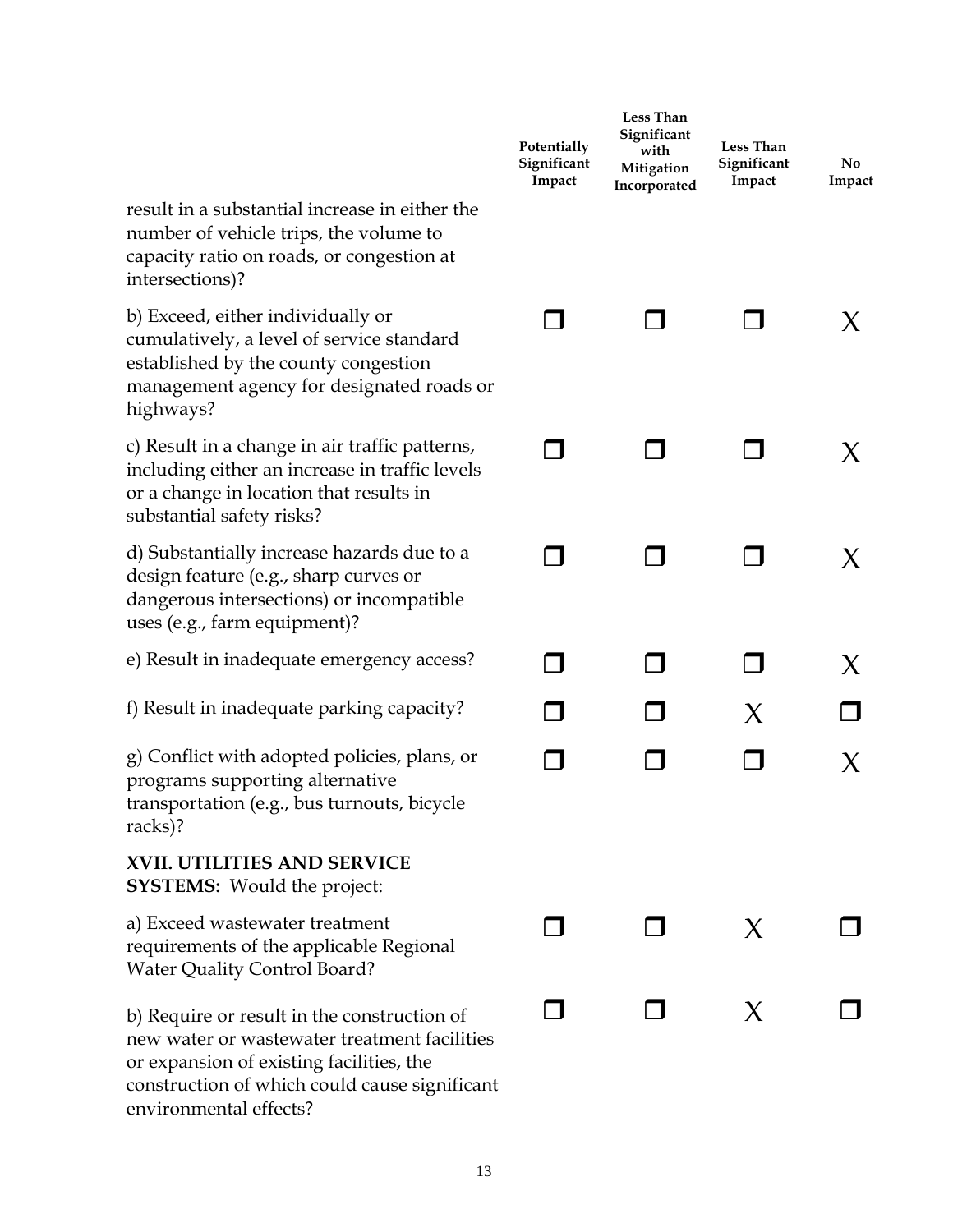|                                                                                                                                                                                                                                                                                                                                                                                                                                                                                     | Potentially<br>Significant<br>Impact | Less Than<br>Significant<br>with<br>Mitigation<br>Incorporated | <b>Less Than</b><br>Significant<br>Impact | No<br>Impact |
|-------------------------------------------------------------------------------------------------------------------------------------------------------------------------------------------------------------------------------------------------------------------------------------------------------------------------------------------------------------------------------------------------------------------------------------------------------------------------------------|--------------------------------------|----------------------------------------------------------------|-------------------------------------------|--------------|
| c) Require or result in the construction of<br>new storm water drainage facilities or<br>expansion of existing facilities, the<br>construction of which could cause significant<br>environmental effects?                                                                                                                                                                                                                                                                           |                                      | X                                                              |                                           |              |
| d) Have sufficient water supplies available<br>to serve the project from existing<br>entitlements and resources, or are new or<br>expanded entitlements needed?                                                                                                                                                                                                                                                                                                                     |                                      |                                                                | X                                         |              |
| e) Result in a determination by the<br>wastewater treatment provider which serves<br>or may serve the project that it has adequate<br>capacity to serve the project's projected<br>demand in addition to the provider's<br>existing commitments?                                                                                                                                                                                                                                    |                                      |                                                                | X                                         |              |
| f) Be served by a landfill with sufficient<br>permitted capacity to accommodate the<br>project's solid waste disposal needs?                                                                                                                                                                                                                                                                                                                                                        |                                      |                                                                | X                                         |              |
| g) Comply with federal, state, and local<br>statutes and regulations related to solid<br>waste?                                                                                                                                                                                                                                                                                                                                                                                     |                                      |                                                                | X                                         |              |
| XVIII. MANDATORY FINDINGS OF<br><b>SIGNIFICANCE</b>                                                                                                                                                                                                                                                                                                                                                                                                                                 |                                      |                                                                |                                           |              |
| a) Does the project have the potential to degrade<br>the quality of the environment, substantially<br>reduce the habitat of a fish or wildlife species,<br>cause a fish or wildlife population to drop below<br>self-sustaining levels, threaten to eliminate a<br>plant or animal community, reduce the number<br>or restrict the range of a rare or endangered<br>plant or animal or eliminate important examples<br>of the major periods of California history or<br>prehistory? |                                      |                                                                |                                           |              |
| b) Does the project have impacts that are<br>individually limited, but cumulatively<br>considerable? ("Cumulatively                                                                                                                                                                                                                                                                                                                                                                 |                                      |                                                                |                                           |              |
|                                                                                                                                                                                                                                                                                                                                                                                                                                                                                     |                                      |                                                                |                                           |              |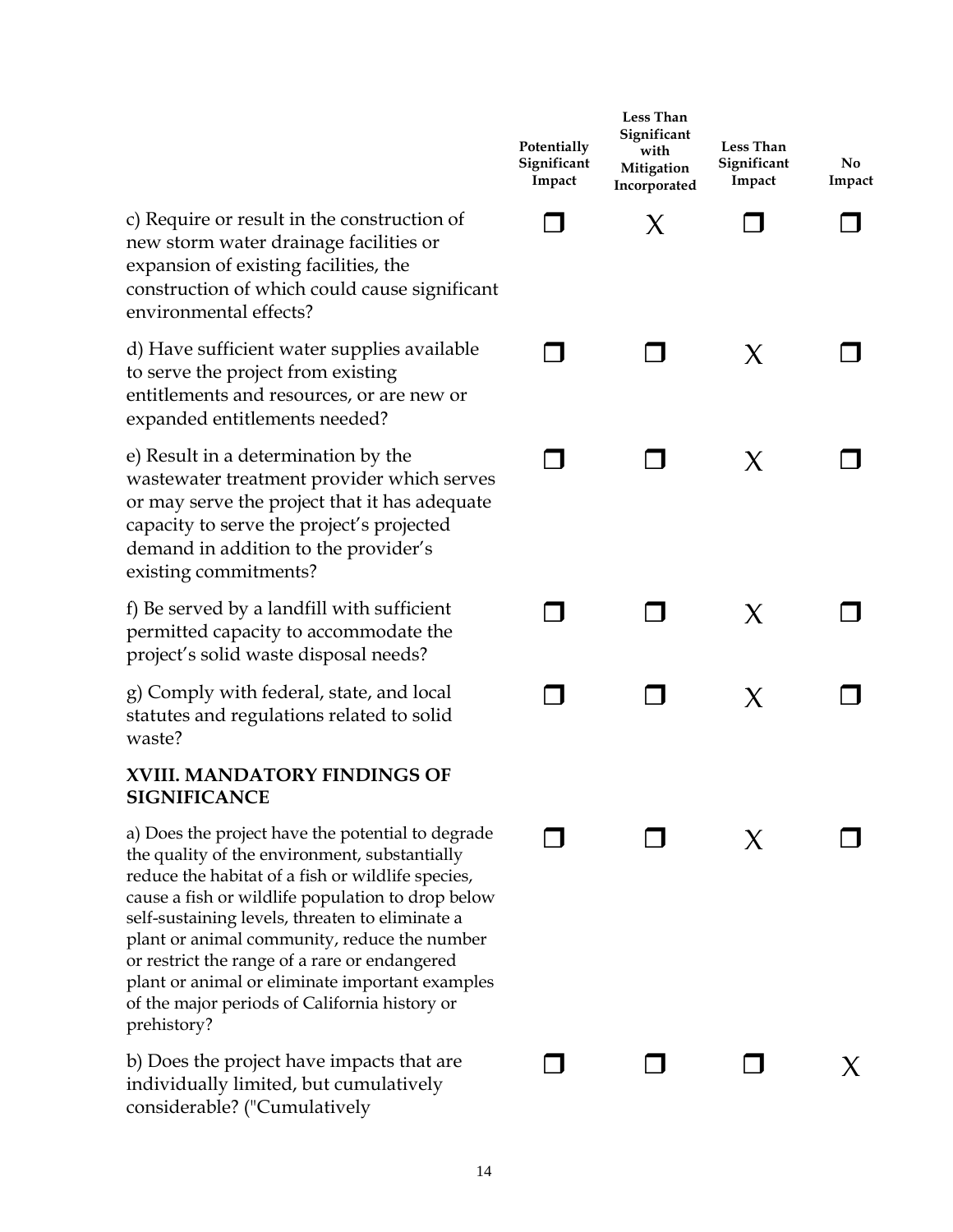|                                                                                                                                                                                                                                              | Potentially<br>Significant<br>Impact | <b>Less Than</b><br>Significant<br>with<br>Mitigation<br>Incorporated | <b>Less Than</b><br>Significant<br>Impact | No.<br>Impact |
|----------------------------------------------------------------------------------------------------------------------------------------------------------------------------------------------------------------------------------------------|--------------------------------------|-----------------------------------------------------------------------|-------------------------------------------|---------------|
| considerable" means that the incremental<br>effects of a project are considerable when<br>viewed in connection with the effects of past<br>projects, the effects of other current projects,<br>and the effects of probable future projects)? |                                      |                                                                       |                                           |               |
| c) Does the project have environmental<br>effects which will cause substantial adverse<br>effects on human beings, either directly or                                                                                                        |                                      |                                                                       |                                           | X             |

#### **EXPLANATIONS:**

indirectly?

- **I. ASTHETICS:** Would the project:
	- a) Have a substantial adverse effect on a scenic vista? **No impact.** The subject project is not within a Town designated scenic hillside or major ridgeline.
	- b) Substantially damage scenic resources, including, but not limited to, trees, rock outcroppings, and historic buildings within a state scenic highway? **No Impact.** The site is not within view of a state scenic highway.
	- c) Substantially degrade the existing visual character or quality of the site and its surroundings? **Less than Significant Impact.** The project would allow the redevelopment of a  $0.96$  +/- acre parcel that has historically had a commercial building of a similar footprint. The existing commercial building is run down and not in use. The redevelopment will improve the visual character and quality of the site. The development is consistent with the General Plan and zoning designation allowing for commercial use.
	- d) Create a new source of substantial light or glare which would adversely affect day or nighttime views in the area? **Less than Significant Impact.** The project would result in additional light sources typical of a commercial office and the impact on the surrounding neighborhoods and businesses would be less than significant. A standard condition of approval for a Development Plan to construct a commercial structure would require exterior lighting to be shielded downward to avoid glare. The project lighting will be consistent with the lighting level of existing surrounding businesses.
- **II. AGRICULTURAL RESOURCES:** Would the project: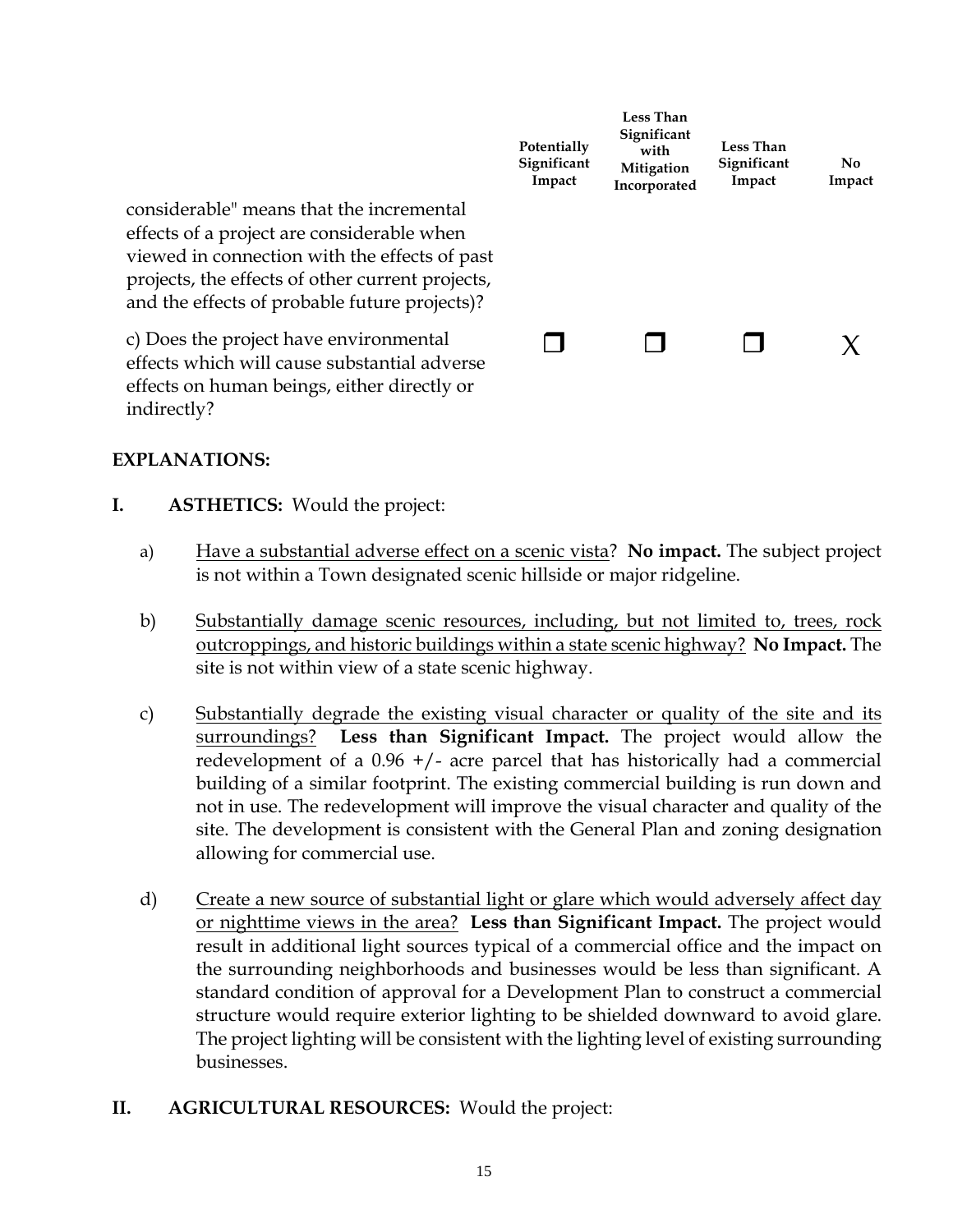- a) Convert Prime Farmland, Unique Farmland, or Farmland of Statewide Importance (Farmland), as shown on the maps prepared pursuant to the Farmland Mapping and Monitoring Program of the California Resources Agency, to non-agricultural use? **No Impact.** The parcel is not classified as prime, unique, or farmland of statewide importance.
- b) Conflict with existing zoning for agricultural use, or a Williamson Act contract? **No Impact.** The proposed project is consistent with the zoning for the site. The site is not zoned for agricultural use, is not used for agricultural use, and is not under a Williamson Act contract.
- c) Involve other changes in the existing environment which, due to their location or nature, could result in conversion of Farmland, to non-agricultural use? **No Impact.**  The site is zoned for commercial use, and the proposed development would not result in the conversion of any farmland to non-agricultural use.

#### **III. AIR QUALITY:** Would the project:

- a) Conflict with or obstruct implementation of the applicable air quality plan? **No Impact.** The proposed project is consistent with the General Plan and Zoning designation for the site. The proposed project would not increase regional population growth or cause changes in vehicular traffic that would affect the implementation of the Bay Area Air Quality Management District 2010 Clean Air Plan.
- b) Violate any air quality standard or contribute substantially to an existing or projected air quality violation? **No Impact.** The proposed project is consistent with the General Plan and Zoning designation for the site. The proposed project would not violate any air quality standard or contribute substantially to an existing or projected air quality violation. The project is conditioned to follow the Bay Area Air Quality Management District rules and regulations.
- c) Result in a cumulatively considerable net increase of any criteria pollutant for which the project region is non-attainment under an applicable federal or state ambient air quality standard (including releasing emissions which exceed quantitative thresholds for ozone precursors)? **No Impact.** The proposed project is consistent with the General Plan and Zoning designation for the site, and commercial redevelopment has been anticipated.
- d) Expose sensitive receptors to substantial pollutant concentrations? **No Impact.** The proposed project itself does not represent a sensitive receptor and there are no existing or planned sensitive receptors within the immediate project vicinity. The proposed project is consistent with the General Plan and Zoning designation for the site, and commercial redevelopment has been anticipated.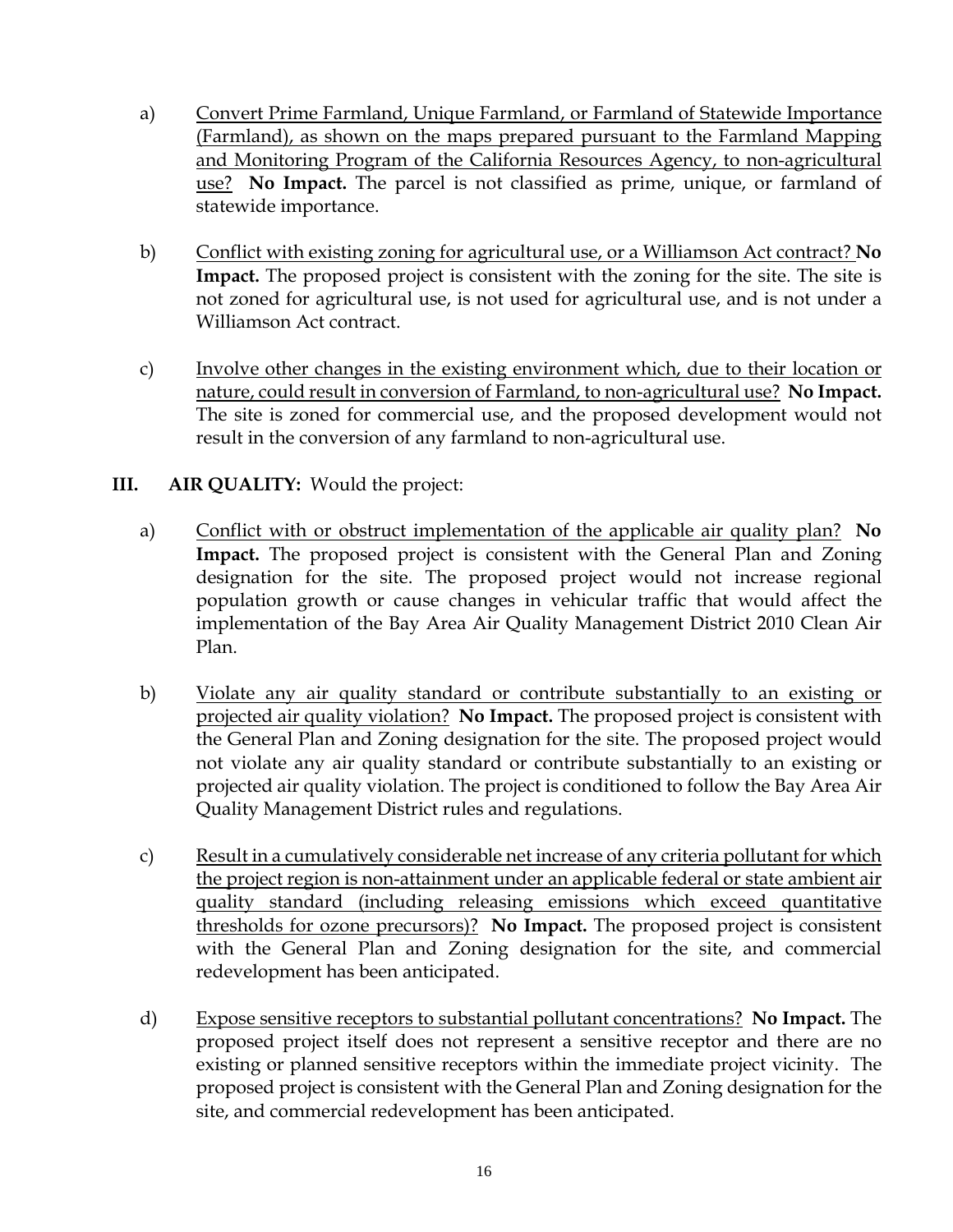e) Create objectionable odors affecting a substantial number of people? **No Impact.**  The proposed development is a commercial redevelopment project, consistent with surrounding office and residential uses. This type of commercial development will not result in the creation of objectionable odors which are not typical for the area.

#### **IV. BIOLOGICAL RESOURCES:** Would the project:

a) Have a substantial adverse effect, either directly or through habitat modifications, on any species identified as a candidate, sensitive, or special status species in local or regional plans, policies, or regulations, or by the California Department of Fish and Game or U.S. Fish and Wildlife Service? **Less than Significant with Mitigation Incorporated.** The project would redevelop an existing developed site and would not expand the development footprint. The project is not projected to impact specialstatus species.

All raptors and other nesting migratory birds are protected under the Migratory Bird Treaty Act and their eggs and young are protected under California Fish and Game Codes. A nesting survey would be conducted prior to commencing with construction work if this work would commence between February 1st and August 31st. If a nest is found, a buffer around the tree with the nest will be installed, which would be identified by a qualified biologist.

b) Have a substantial adverse effect on any riparian habitat or other sensitive natural community identified in local or regional plans, policies, regulations or by the California Department of Fish and Game or US Fish and Wildlife Service? **Less than Significant with Mitigation Incorporated.** The project would redevelop an existing developed site and would not expand the development footprint. However, a new storm drain outlet into Green Valley creek may be required.

The project will not result in any direct impacts to this draining feature or any other seasonal wetlands. No structures are proposed within the creek's setback. No impacts are anticipated to the drainage feature, or its associated vegetation. Wildlife exclusion fencing would be installed around the perimeter of the drainage channel and around the perimeter of the project site to ensure that ground dwelling wildlife species are precluded from accessing the construction area.

(c) Have a substantial adverse effect on federally protected wetlands as defined by Section 404 of the Clean Water Act (including, but not limited to, marsh, vernal pool, coastal, etc.) through direct removal, filling, hydrological interruption, or other means? **Less than Significant with Mitigation Incorporated.** The project would redevelop an existing developed site and would not expand the development footprint. All stormwater/surface runoff should be directed into the Town's storm drain system. No structures are proposed within the creek's setback. Installed silt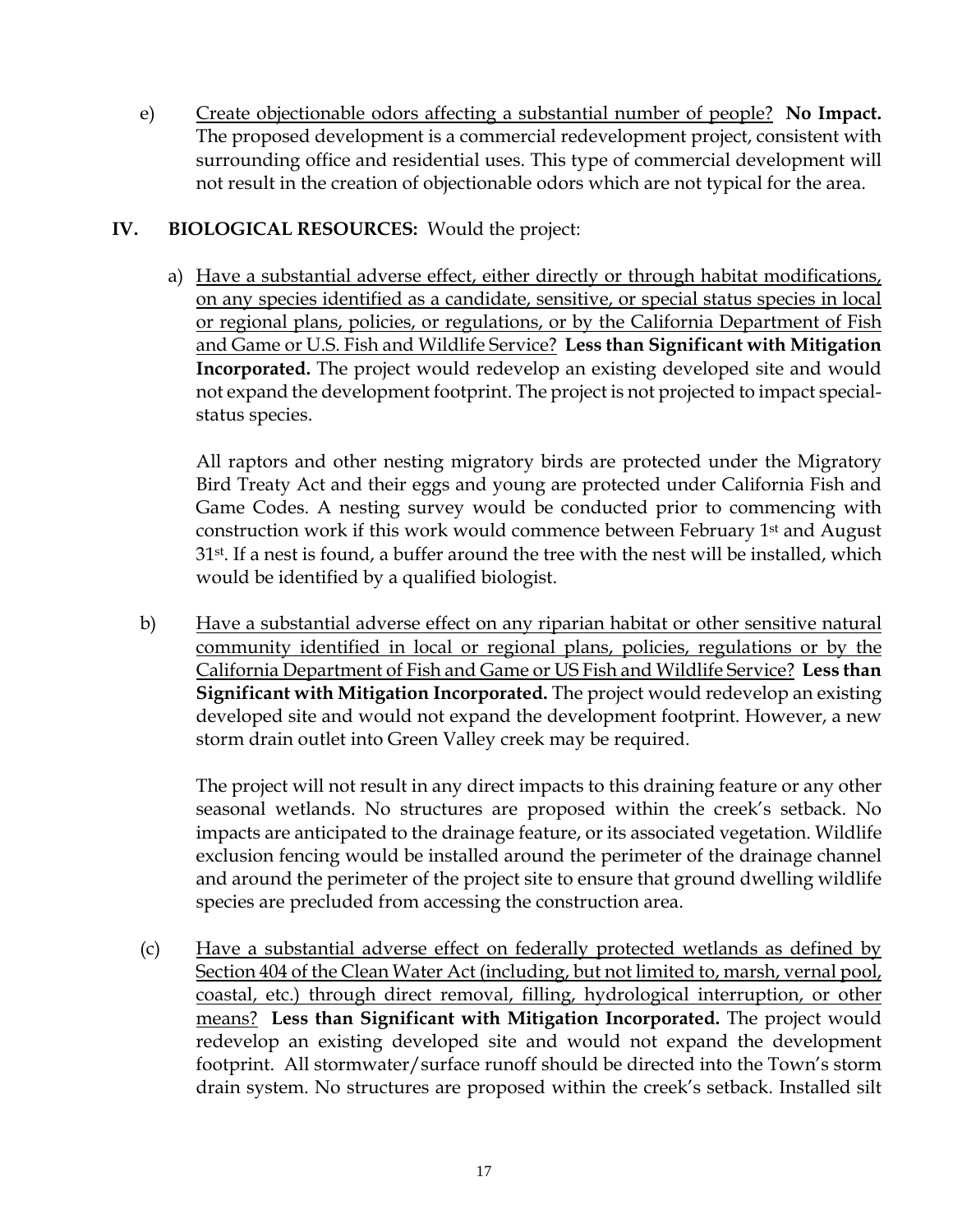fencing will prevent mobilized sediments and other construction debris from entering the adjacent creek corridor

d) Interfere substantially with the movement of any native resident or migratory fish or wildlife species or with established native resident or migratory wildlife corridors, or impede the use of native wildlife nursery sites? **Less than Significant with Mitigation Incorporated.** The project would redevelop an existing developed site and would not expand the development footprint. All stormwater/surface runoff should be directed into the Town's storm drain system. No structures are proposed within the creek's setback.

All raptors and other nesting migratory birds are protected under the Migratory Bird Treaty Act and their eggs and young are protected under California Fish and Game Codes. A nesting survey would be conducted prior to commencing with construction work if this work would commence between February 1st and August 31st. If a nest is found, a buffer around the tree with the nest will be installed, which would be identified by a qualified biologist.

Wildlife exclusion fencing would be installed around the perimeter of the drainage channel and around the perimeter of the project site to ensure that ground dwelling wildlife species are precluded from accessing the construction area. Wildlife exclusion fencing will consist of silt fence backed with orange construction fence. The bottom of the fence would be keyed in the ground.

- e) Conflict with any local policies or ordinances protecting biological resources, such as a tree preservation policy or ordinance? **Less than Significant Impact.** There are forty trees on the site. Seven non-protected trees are proposed to be removed.
- f) Conflict with the provisions of an adopted Habitat Conservation Plan, Natural Community Conservation Plan, or other approved local, regional, or state habitat conservation plan? **No Impact.** There is no Habitat Conservation Plan, Natural Community Conservation Plan, or other approved local, regional, or state habitat conservation plan associated with this property.

#### **V. CULTURAL RESOURCES:** Would the project:

- a) Cause a substantial adverse change in the significance of a historical resource as defined in § 15064.5? **No Impact.** The site and existing buildings on site do not meet criteria as a historical resource as defined in § 15064.5.
- b) Cause a substantial adverse change in the significance of an archaeological resource pursuant to § 15064.5? **Less than Significant Impact.** There has been no identification of the existence, or probable likelihood, of an archaeological resource on this site. Standard Conditions of Approval require that, in the event that subsurface archeological remains are discovered during any construction or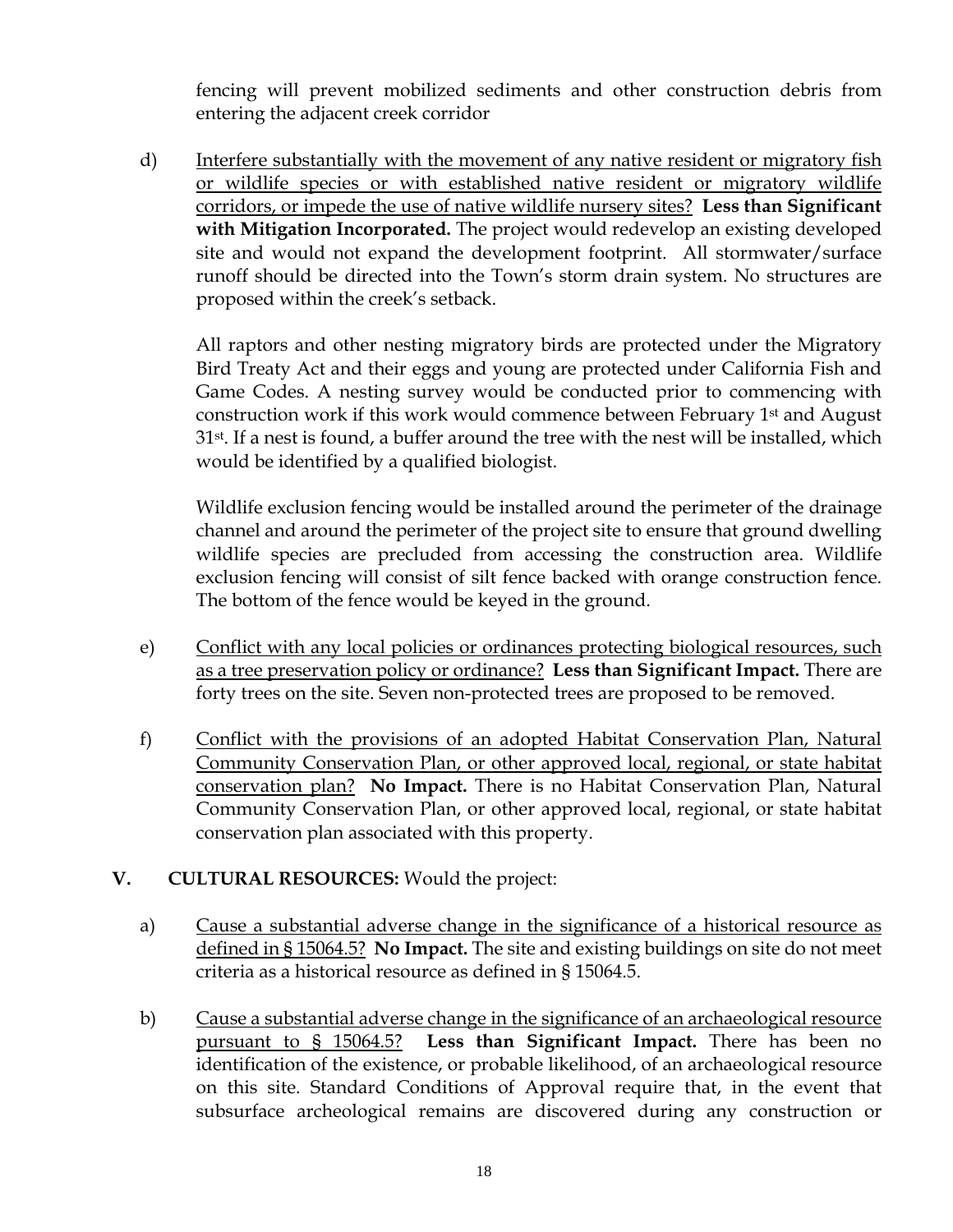pre-construction activities on the site, all land alteration work within 100 feet of the find shall be halted, the Town Planning Division notified, and a professional archeologist, certified by the Society of California Archeology and/or the Society of Professional Archeology, shall be notified. Site work in this area shall not occur until the archeologist has had an opportunity to evaluate the significance of the find and to outline appropriate mitigation measures if they are deemed necessary. If prehistoric archaeological deposits are discovered during development of the site, local Native American organizations shall be consulted and involved in making resource management decisions.

- c) Directly or indirectly destroy a unique paleontological resource or site or unique geologic feature? **Less than Significant with Mitigation Incorporated.** The proposed project is in a general location where artifacts and internments related to the Tatcan Miwok Indian tribes which historically occupied the area.
- d) Disturb any human remains, including those interred outside of formal cemeteries? **Less than Significant Impact.** In the event that human remains are discovered during grading or site development, all work shall be halted in the vicinity of the find, the applicant shall notify the county coroner and comply with all state law requirements, including Health and Safety Code section 7050.5 and Public Resources Code section 5097.98, to ensure proper disposition of the human remains or suspected human remains, including those identified to be Native American remains.

#### **VI. GEOLOGY AND SOILS:** Would the project:

- a) Expose people or structures to potential substantial adverse effects, including the risk of loss, injury, or death involving:
	- i) Rupture of a known earthquake fault, as delineated on the most recent Alquist-Priolo Earthquake Fault Zoning Map issued by the State Geologist for the area or based on other substantial evidence of a known fault? Refer to Division of Mines and Geology Special Publication 42. **No Impact.** The site is not located within a State of California Earthquake Fault Hazard Zone.
	- ii) Strong seismic ground shaking? **Less than Significant Impact.** The site is located near active faults and could experience strong ground shaking during the life of the project. Given the project's requirement to comply with California Building Code related to seismic activity, this impact is considered less than significant requirement to comply with California Building Code related to seismic activity, this impact is considered less than significant.
	- iii) Seismic-related ground failure, including liquefaction? **Less than Significant Impact.** According to the Geotechnical report prepared by Bear Engineering Group, Inc., there is a low potential for liquefaction, and it was not identified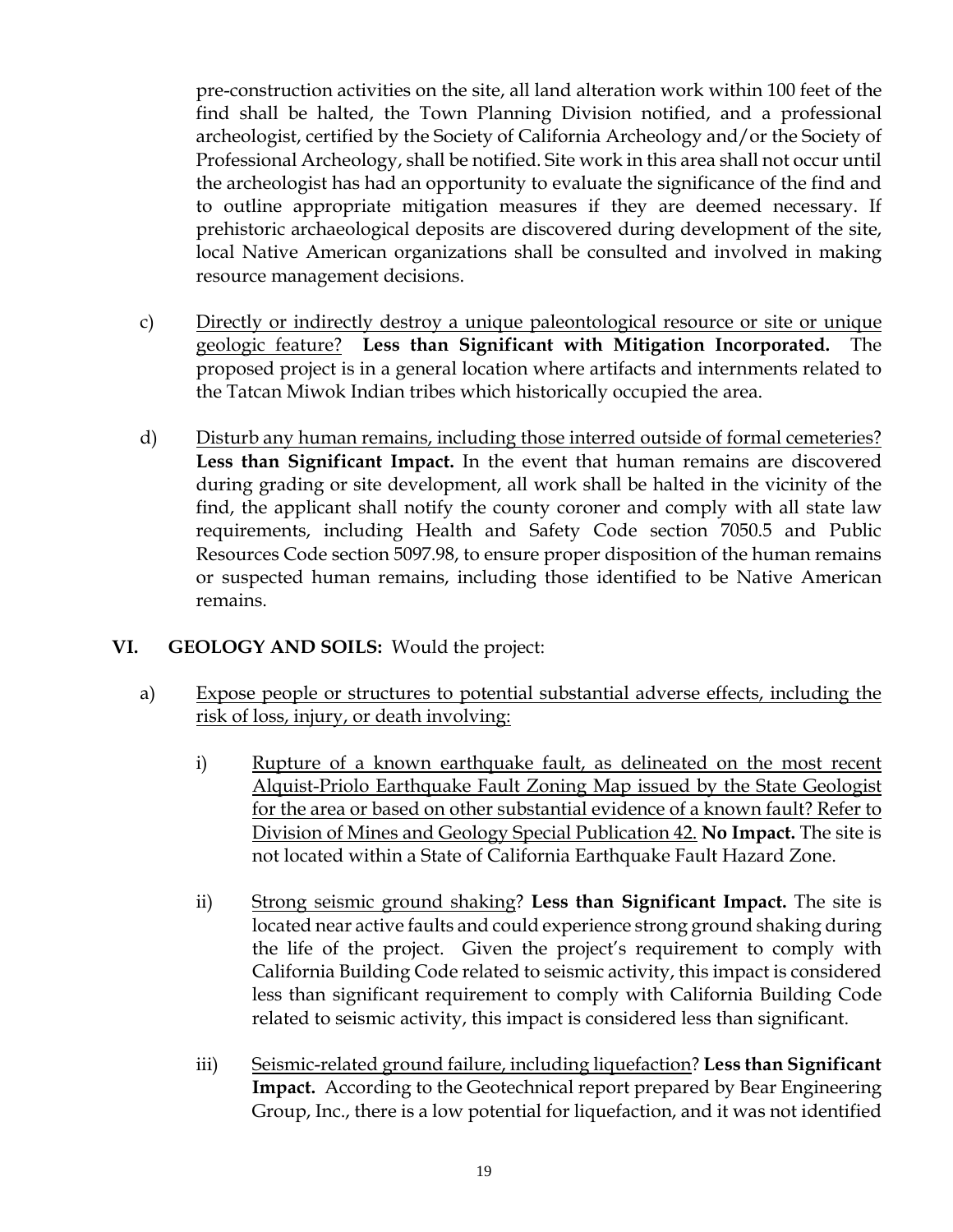as a potential concern. Based on Laboratory results the fines content is too high to enable the liquefaction effects to manifest. Given the project's requirement to comply with California Building Code related to seismic activity, this impact is considered less than significant.

- iv) Landslides? **No Impact.** No evidence of landslide characteristics have been observed on the site or in the area in the past
- b) Result in substantial soil erosion or the loss of topsoil? **Less than Significant Impact.**  There is potential for some soil erosion caused by both wind and water during the construction phase of the project. However, compliance with standard Town practices regarding erosion prevention makes this impact less than significant.
- c) Be located on a geologic unit or soil that is unstable, or that would become unstable as a result of the project, and potentially result in on- or off-site landslide, lateral spreading, subsidence, liquefaction or collapse? **Less than Significant Impact.** The site is nearly flat and previously had a commercial building on site. According to the Geotechnical report prepared by Bear Engineering Group, Inc., the soils at the site consist of interbedded clay, silt sand, and gravel, with no indications of slope instability observed.
- d) Be located on expansive soil, as defined in Table 18-1-B of the Uniform Building Code (1994), creating substantial risks to life or property? **Less than Significant Impact.** The site contains interbedded clay, silt sand, and gravel, as is typical of most of the soils within Contra Costa County and the greater San Francisco Bay Area. Compliance with recommendations of the final soils report regarding foundation design would make this impact less than significant.

#### **VII. GREENHOUSE GAS EMISSIONS:** Would the project:

- a) Generate greenhouse gas emissions, either directly or indirectly, that may have a significant impact on the environment? **Less than Significant Impact.** The proposed project would allow the construction of a new commercial building, in an existing commercial office and multi-family neighborhood. It would use existing roads and connect to existing utility infrastructure, making it consistent with the Town of Danville's 2030 General Plan Policy 34.02.
- b) Conflict with an applicable plan, policy or regulation adopted for the purpose of reducing the emissions of greenhouse gases? **No Impact.** The project would not conflict with an applicable plan, policy or regulation adopted for the purpose of reducing greenhouse gases.

#### **VIII. HAZARDS AND HAZARDOUS MATERIALS:** Would the project: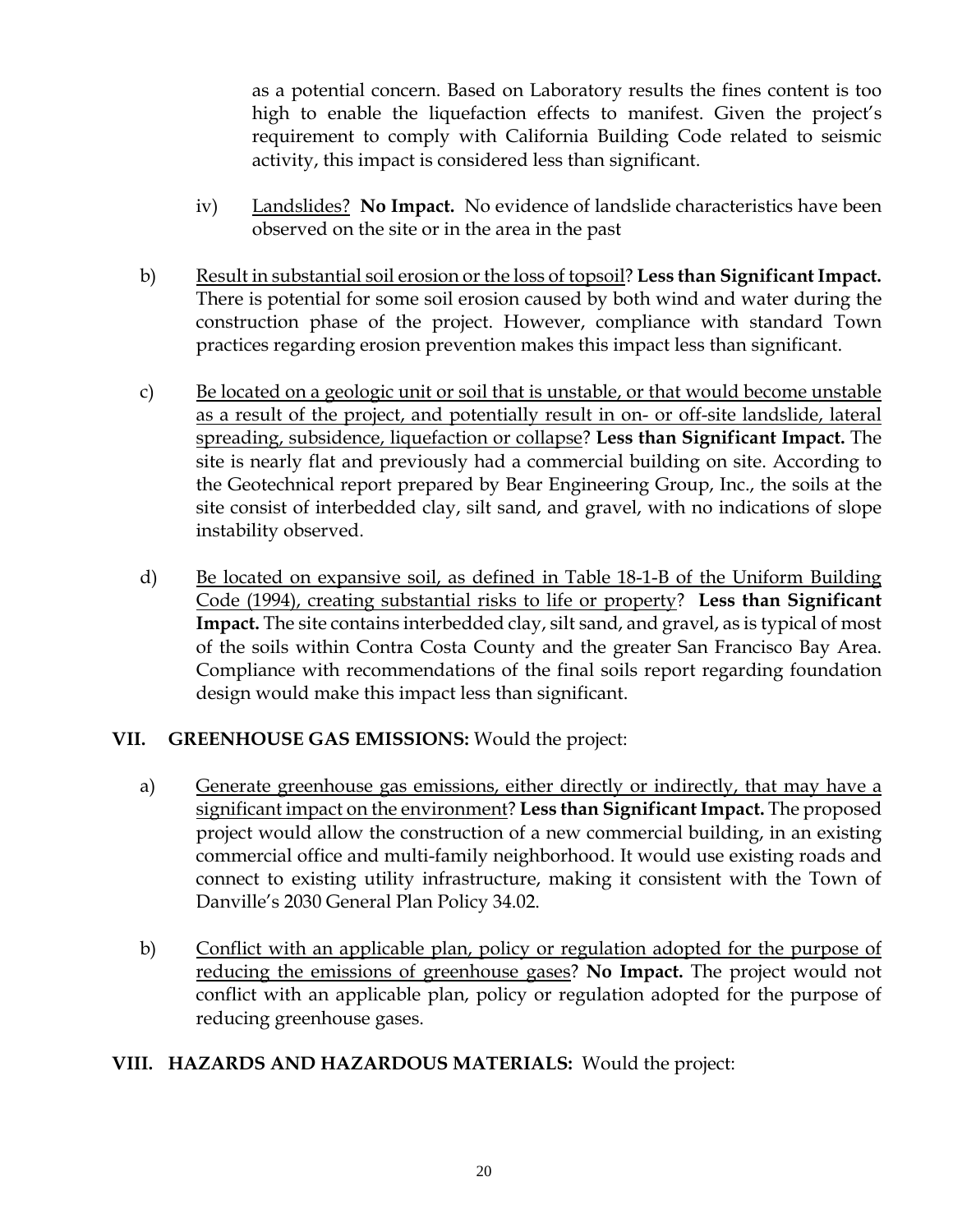- a) Create a significant hazard to the public or the environment through the routine transport, use, or disposal of hazardous materials? **No Impact.** The proposed project is in a commercial project, similar to existing commercial uses. The proposed project is replacing an existing commercial building. Hazardous materials which are not consistent with typical commercial offices and office storage facilities and are not expected to be associated with this development.
- b) Create a significant hazard to the public or the environment through reasonably foreseeable upset and accident conditions involving the release of hazardous materials into the environment? **No Impact.** The proposed project is a commercial project redeveloping an existing commercial building. Hazardous materials that are not consistent with typical commercial offices and office storage facilities and are not expected to be associated with this development.
- c) Emit hazardous emissions or handle hazardous or acutely hazardous materials, substances, or waste within one-quarter mile of an existing or proposed school? **No Impact.** The proposed project is a commercial project redeveloping an existing commercial building. Hazardous materials that are not consistent with typical commercial offices and office storage facilities and are not expected to be associated with this development.
- d) Be located on a site which is included on a list of hazardous materials sites compiled pursuant to Government Code Section 65962.5 and, as a result, would it create a significant hazard to the public or the environment? **No Impact.** This site is not known to be included on any list of hazardous materials sites.
- e) For a project located within an airport land use plan or, where such a plan has not been adopted, within two miles of a public airport or public use airport, would the project result in a safety hazard for people residing or working in the project area? **No Impact.** The subject site is not within an airport zone or part of any airport plan.
- f) For a project within the vicinity of a private airstrip, would the project result in a safety hazard for people residing or working in the project area? **No Impact.** There is no private airplane strip within the project vicinity.
- g) Impair implementation of or physically interfere with an adopted emergency response plan or emergency evacuation plan? **No Impact.** There is not a specific emergency response plan for this area. The project will meet all requirements of the San Ramon Valley Fire Protection District.
- h) Expose people or structures to a significant risk of loss, injury or death involving wildland fires, including where wildlands are adjacent to urbanized areas or where residences are intermixed with wildlands? **No Impact.** The proposed project is a commercial project redeveloping an existing commercial building in an existing commercial office and multi-family residential neighborhood. The project will meet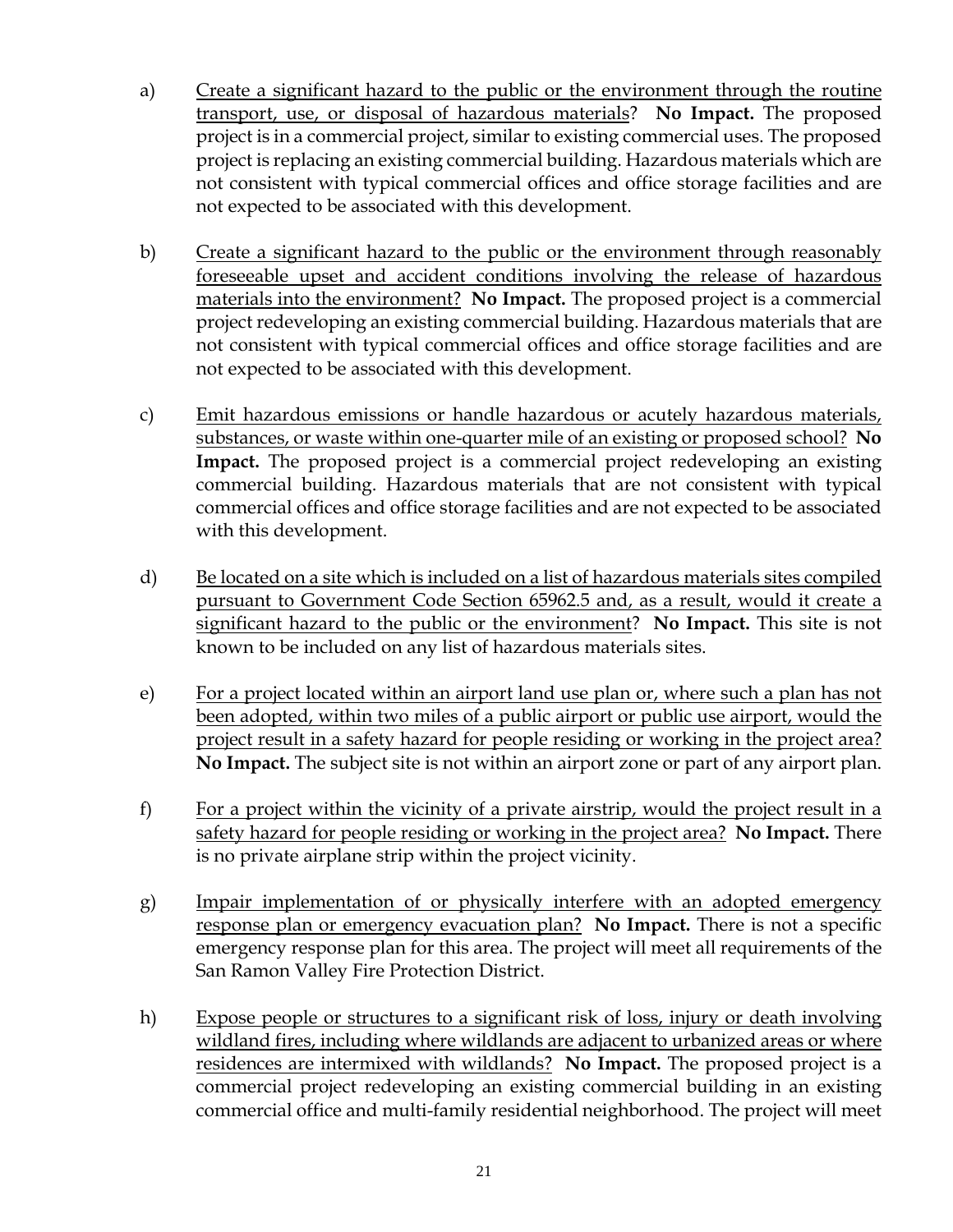all requirements of the San Ramon Valley Fire Protection District including fire abatement measures.

## **IX. HYDROLOGY AND WATER QUALITY:** Would the project:

- a) Violate any water quality standards or waste discharge requirements? **Less than Significant with Mitigation Incorporated.** Compliance with the Town's stormwater run-off requirements will ensure no water quality standards are violated. The integrated management practices (IMPs) proposed for the treatment areas will be consistent with the recommendations of the Contra Costa Clean Water Program. The proposed project will conform to the Town's Stormwater Management and Discharge Control Ordinance (Ord. No. 2004-06) and all applicable construction Best Management Practices (BMPs) for the site. A project Operations Maintenance Plan and Agreement will also be developed and recorded for this site. New storm drain outlets located within Green Valley Creek may be required.
- b) Substantially deplete groundwater supplies or interfere substantially with groundwater recharge such that there would be a net deficit in aquifer volume or a lowering of the local groundwater table level (e.g., the production rate of preexisting nearby wells would drop to a level which would not support existing land uses or planned uses for which permits have been granted)? **No Impact.** The project would be served by the East Bay Municipal Utility District for water, so no new wells would be created.
- c) Substantially alter the existing drainage pattern of the site or area, including through the alteration of the course of a stream or river, in a manner which would result in substantial erosion or siltation on- or off-site? **Less than Significant Impact.** Compliance with the Town's Erosion Control Ordinance (Section 19-4.2) requirements will limit any erosion or siltation downstream. Most of the lot is existing impervious surfaces which should not create for a substantial increase in surface water runoff. Significant grading will not take place that would alter drainage patterns. Sycamore Creek will not be altered as part of this project. The proposed project will conform to the Town's Stormwater Management and Discharge Control Ordinance (Ord. No. 2004-06) and all applicable construction Best Management Practices (BMPs) for the site.
- d) Substantially alter the existing drainage pattern of the site or area, including through the alteration of the course of a stream or river, or substantially increase the rate or amount of surface runoff in a manner which would result in flooding on- or off-site? **Less than Significant Impact.** Most of the lot is existing impervious surfaces which should not create for a substantial increase in surface water runoff. The proposed building has a similar footprint to the existing building to be redeveloped. A Stormwater Control Plan has been submitted and will be followed.
- e) Create or contribute runoff water which would exceed the capacity of existing or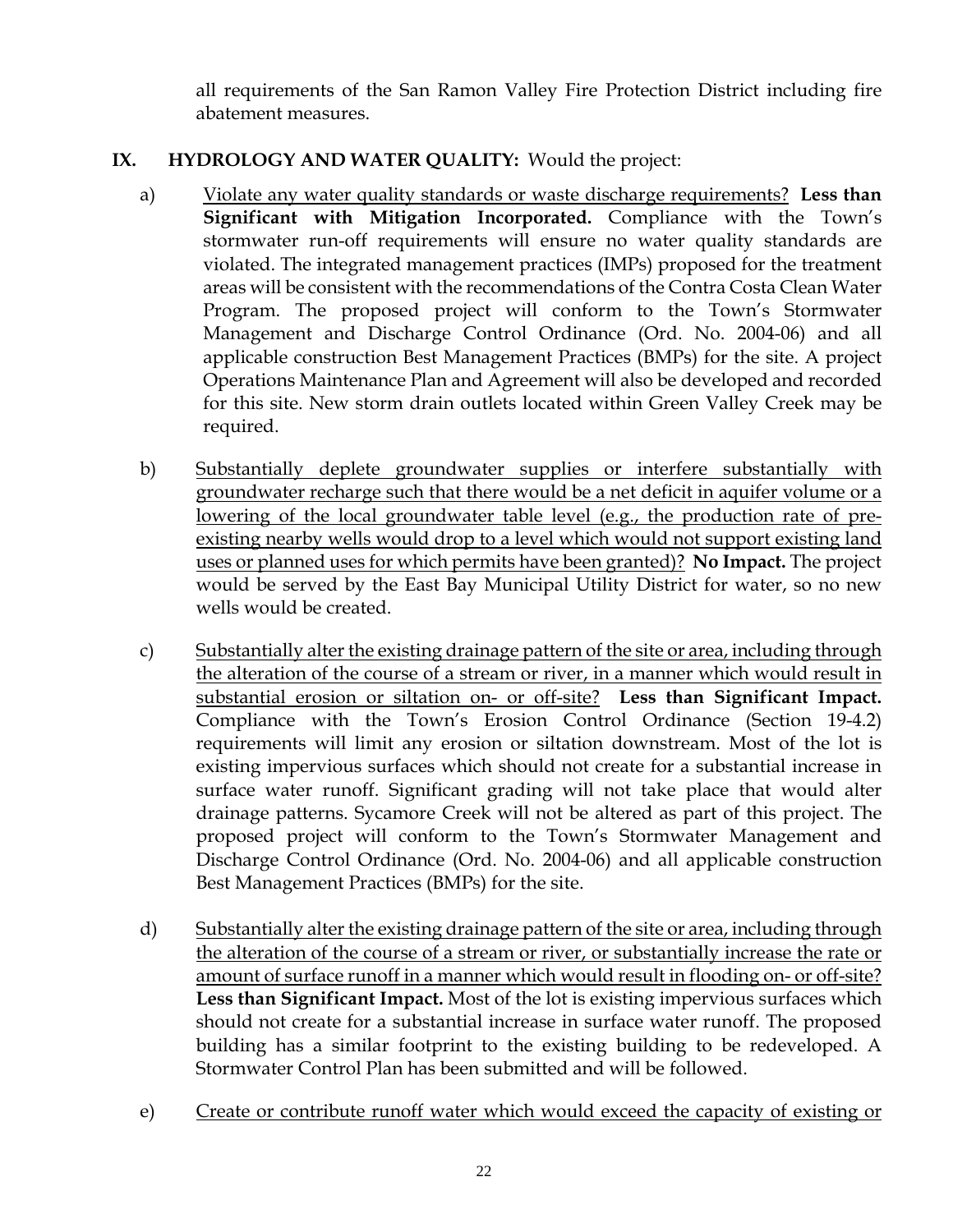planned stormwater drainage systems or provide substantial additional sources of polluted runoff? **Less than Significant Impact.** The applicant provided a hydrology study which indicates that stormwater drainage will not substantially increase. The additional run-off will not exceed the capacity of stormwater drainage facilities. The project will be required to comply with all stormwater quality requirements. The project proposes self-retaining pervious areas and a bio-retention basin. Calculations were computed on the Contra Costa Clean Water Program's IMP calculator to determine C3 compliance.

- f) Otherwise substantially degrade water quality? **No Impact.** Stormwater and surface water runoff will be directed into the Town's storm drain system. Straw wattles and crushed rocks will encircle all storm inlets. Self-treating and selfretaining drainage areas are spread out throughout the site.
- g) Place housing within a 100-year flood hazard area as mapped on a federal Flood Hazard Boundary or Flood Insurance Rate Map or other flood hazard delineation map? **No Impact.** The commercial building will not be built within the 100-year flood plain, as shown on the FEMA Flood Insurance Rate Maps.
- h) Place within a 100-year flood hazard area structures which would impede or redirect flood flows? **No Impact.** No structures will be built within the 100-year flood plain, as shown on the FEMA Flood Insurance Rate Maps.
- i) Expose people or structures to a significant risk of loss, injury or death involving flooding, including flooding as a result of the failure of a levee or dam? **No Impact.**  No structures will be built within the 100-year flood plain, as shown on the FEMA Flood Insurance Rate Maps. There are no dams or levees in the vicinity of the site.
- j) Inundation by seiche, tsunami, or mudflow? **No Impact.** The site is not near any large body of water, so the risk of damage due to a seiche, tsunami or mudslide is very low.

#### **X. LAND USE AND PLANNING:** Would the project?

- a) Physically divide an established community? **No Impact.** The proposed project is a commercial redevelopment of an existing commercial building, consistent with existing surrounding developments.
- b) Conflict with any applicable land use plan, policy, or regulation of an agency with jurisdiction over the project (including, but not limited to the general plan, specific plan, local coastal program, or zoning ordinance) adopted for the purpose of avoiding or mitigating an environmental effect? **No Impact.** The proposed project is a commercial redevelopment of an existing commercial building, consistent with existing surrounding developments.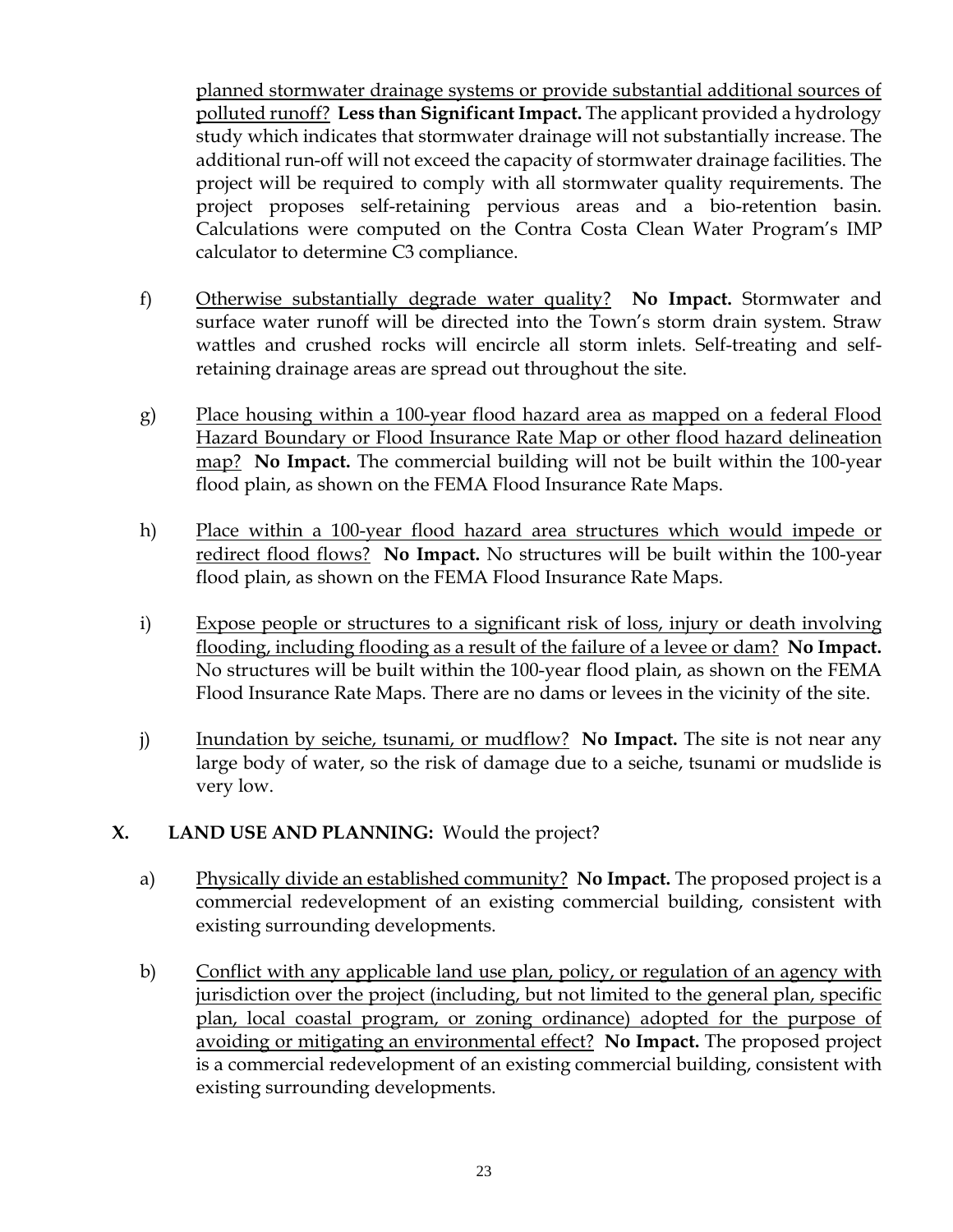c) Conflict with any applicable habitat conservation plan or natural community conservation plan? **No Impact.** There is no habitat conservation plan or natural community conservation plan related to this property.

#### **XI. MINERAL RESOURCES:** Would the project:

- a) Result in the loss of availability of a known mineral resource that would be of value to the region and the residents of the state? **No Impact.** There are no known mineral resources on this site.
- b) Result in the loss of availability of a locally-important mineral resource recovery site delineated on a local general plan, specific plan or other land use plan? **No Impact.**  There are no known mineral resources on the site.
- **XII. NOISE:** Would the project result in:
	- a) Exposure of persons to or generation of noise levels in excess of standards established in the local general plan or noise ordinance, or applicable standards of other agencies? **Less than Significant Impact.** The proposed project is a commercial redevelopment of an existing commercial building, consistent with existing surrounding developments. Noise levels would temporarily be increased due to noise associated with the construction of the building. The noise impact will be less than significant given required standard conditions of approval which define and limit hours of construction.
	- b) Exposure of persons to or generation of excessive groundborne vibration or groundborne noise levels? **No Impact.** The proposed project is a commercial redevelopment of an existing commercial building, consistent with existing surrounding developments. The noise level is not expected to exceed the existing noise level in the area.
	- c) A substantial permanent increase in ambient noise levels in the project vicinity above levels existing without the project? **Less than Significant Impact.** The proposed project is a commercial redevelopment of an existing commercial building, consistent with existing surrounding developments. The noise level is not expected to exceed the existing noise level in the area, or substantially increase the ambient noise level.
	- d) A substantial temporary or periodic increase in ambient noise levels in the project vicinity above levels existing without the project? **Less than Significant with Mitigation Incorporated.** Noise levels would temporarily be increased due to noise associated with the construction of the project. The noise impact will be less than significant given required standard conditions of approval which define and limit hours of construction.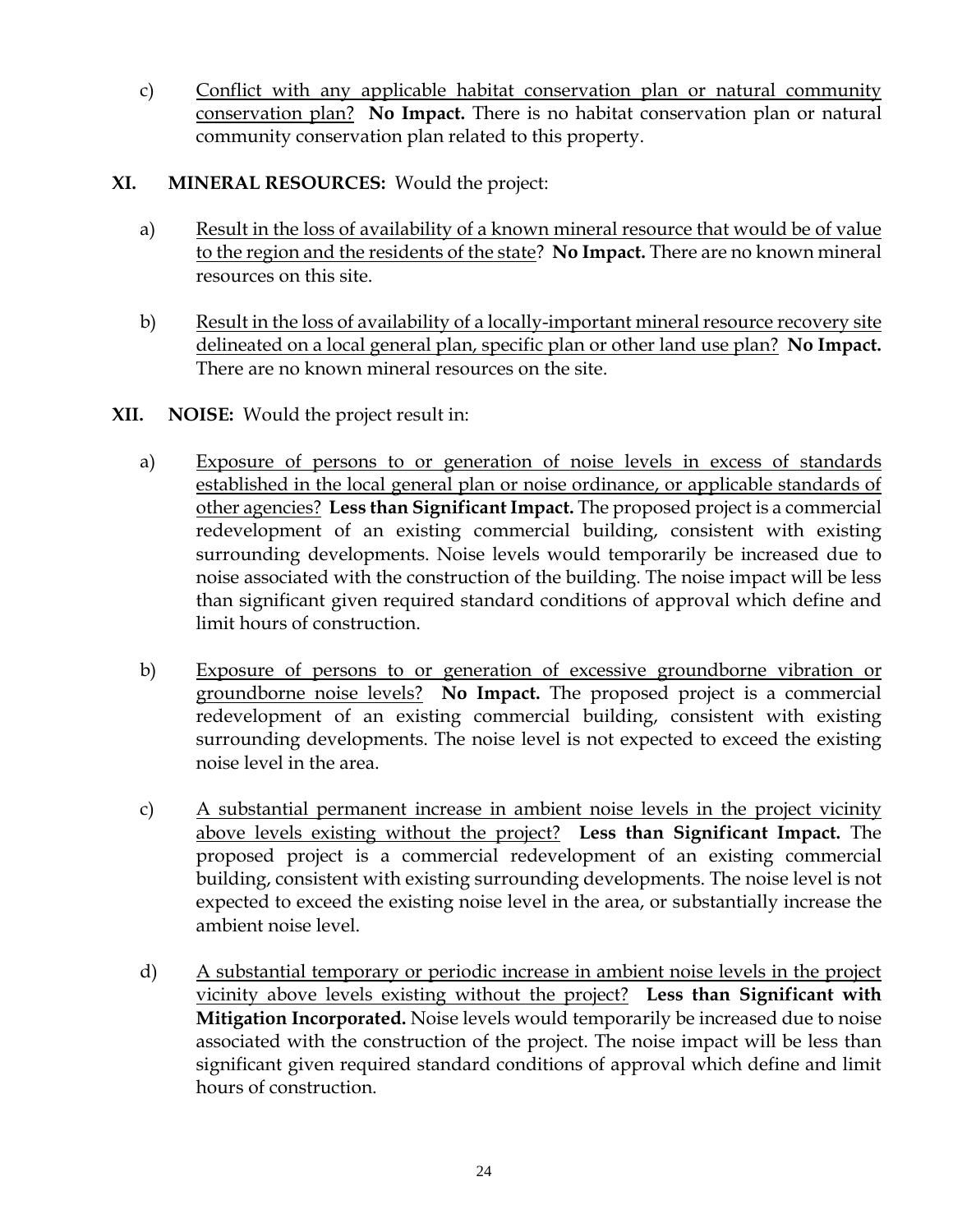- e) For a project located within an airport land use plan or, where such a plan has not been adopted, within two miles of a public airport or public use airport, would the project expose people residing or working in the project area to excessive noise levels? **No Impact.** The subject site is not located within an area including an airport land use plan, or within two miles of a public airport.
- f) For a project within the vicinity of a private airstrip, would the project expose people residing or working in the project area to excessive noise levels? **No Impact.** The project is not within the vicinity of a private airstrip.

#### **XIII. POPULATION AND HOUSING:** Would the project:

- a) Induce substantial population growth in an area, either directly (for example, by proposing new homes and businesses) or indirectly (for example, through extension of roads or other infrastructure)? **Less than Significant Impact.** The proposed project is a commercial self-storage facility designated for office storage, which will serve existing commercial businesses. No new residences are proposed.
- b) Displace substantial numbers of existing housing, necessitating the construction of replacement housing elsewhere? **No Impact.** The development will not displace any housing in the area.
- c) Displace substantial numbers of people, necessitating the construction of replacement housing elsewhere? **No Impact.** The development will not displace any housing in the area.

#### **XIV. PUBLIC SERVICES:** Would the project:

- a) Result in substantial adverse physical impacts associated with the provision of new or physically altered governmental facilities, need for new or physically altered governmental facilities, the construction of which could cause significant environmental impacts, in order to maintain acceptable service ratios, response times or other performance objectives for any of the public services:
- i) Fire Protection? **Less than Significant Impact.** The project will be served by the San Ramon Valley Fire Protection District, as indicated in correspondence with the District. The project will be designed to meet all of the requirements of the District.

ii) Police Protection? **Less than Significant Impact.** The project will be served by the Danville Police Department, which is on contract from the Contra Costa County Sheriff's Department.

iii) Schools? **No Impact.** The proposed commercial project will not cause for an increase in school enrollment.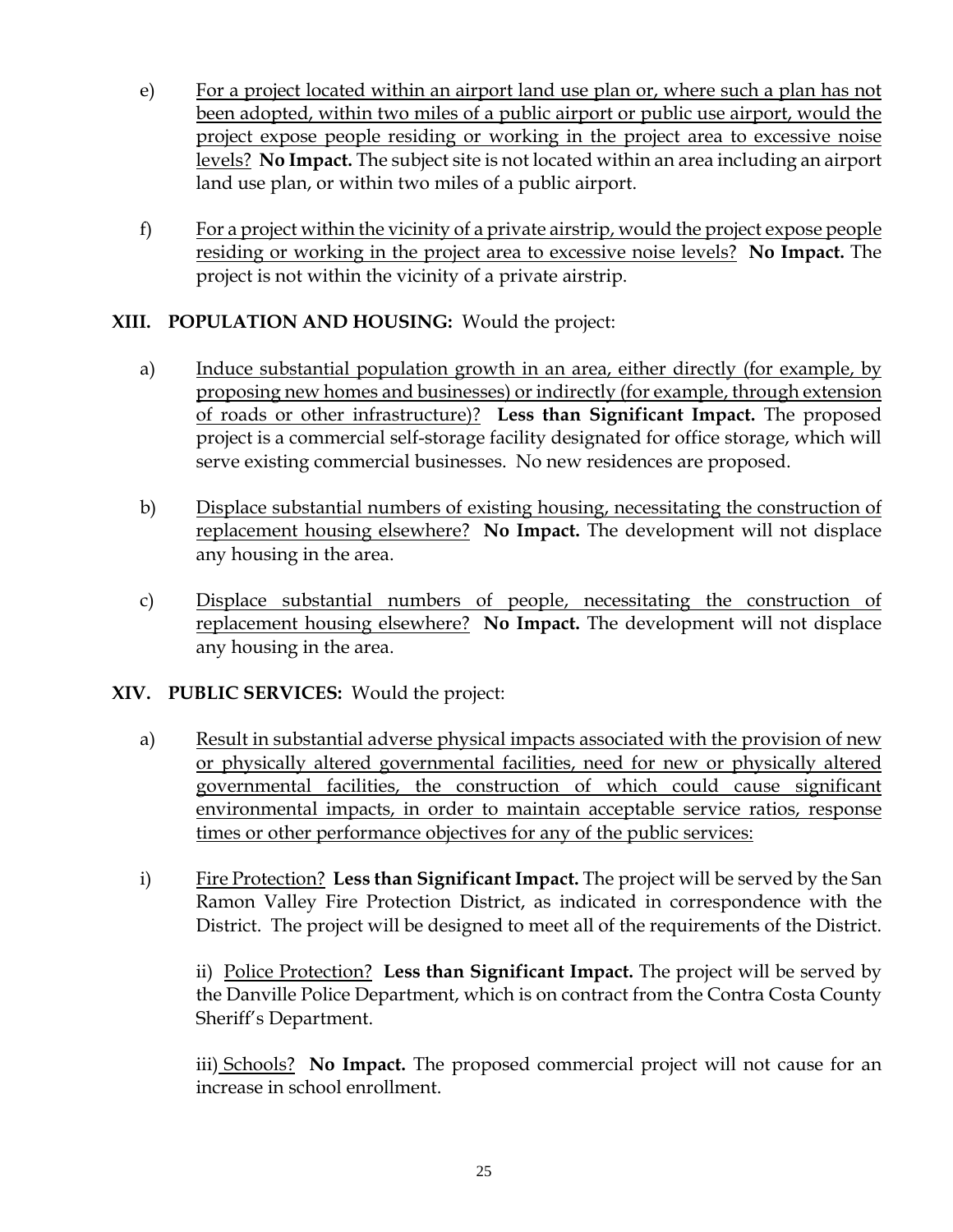iv) Parks? **No Impact.** The proposed commercial project will not cause for an increase in park facility use.

v) Other Public Facilities? **No Impact.** No other public facilities have been identified in which this project would result in a significant adverse negative impact.

- **XV. RECREATION:** Would the project result in:
	- a) The increased use of existing neighborhood and regional parks or other recreational facilities such that substantial physical deterioration of the facility would occur or be accelerated? **No Impact.** The proposed commercial project will not cause for an increase in park facility use.
	- b) The inclusion of recreational facilities or requirement of the construction or expansion of recreational facilities which might have an adverse physical effect on the environment? **No Impact.** The project does not include the development of new recreational facilities and none are required.

## **XVI. TRANSPORTATION/TRAFFIC:** Would the project:

- a) Cause an increase in traffic which is substantial in relation to the existing traffic load and capacity of the street system (i.e., result in a substantial increase in either the number of vehicle trips, the volume to capacity ratio on roads, or congestion at intersections)? **Less than Significant Impact.** The area's streets, land use planning and zoning were planned and in place to accommodate a commercial building on this site. Traffic will increase by the rate associated with a mini-storage facility.
- b) Exceed, either individually or cumulatively, a level of service standard established by the county congestion management agency for designated roads or highways? **No Impact**. The Transportation Division reviewed the project and did not determine peak hour trips to be significant enough to trigger the need for a traffic study.
- c) Result in a change in air traffic patterns, including either an increase in traffic levels or a change in location that results in substantial safety risks? **No Impact.** The project has no potential to have an effect on air traffic in the area.
- d) Substantially increase hazards due to a design feature (e.g., sharp curves or dangerous intersections) or incompatible uses (e.g., farm equipment)? **No Impact.** The proposed access drive meets all of the Town's design standards and is consistent with the existing commercial building.
- e) Result in inadequate emergency access? **No Impact.** The project was reviewed by the San Ramon Valley Fire Protection District and will meet all access requirements.
- f) Result in inadequate parking capacity? **Less than Significant Impact.** The project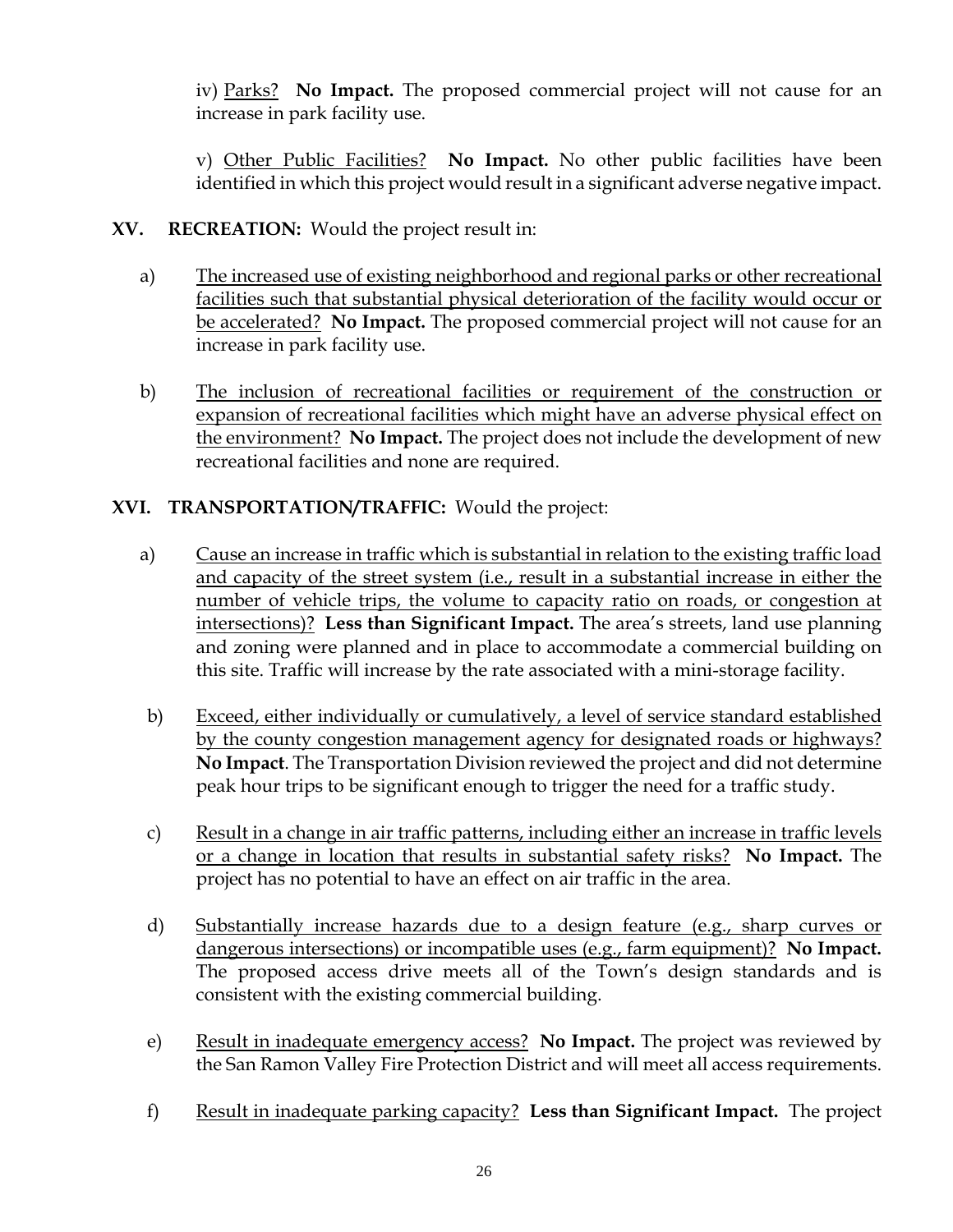will satisfy the Town parking requirements as specified within the Town's Downtown Business District Ordinance. The Transportation Division reviewed the parking study and determined the proposed parking to be adequate to satisfy the increase in demand.

g) Conflict with adopted policies, plans, or programs supporting alternative transportation (e.g., bus turnouts, bicycle racks)? **No Impact.** The project does not conflict with any transportation plans.

#### **XVII. UTILITIES AND SERVICE SYSTEMS:** Would the project:

- a) Exceed wastewater treatment requirements of the applicable Regional Water Quality Control Board? **Less than Significant Impact.** The project will be required to comply with all stormwater quality requirements. A Stormwater Control Plan has been submitted and will be followed.
- b) Require or result in the construction of new water or wastewater treatment facilities or expansion of existing facilities, the construction of which could cause significant environmental effects? **Less than Significant Impact.** The development is within the Contra Costa County Central Sanitary District boundaries, and will be served by the District. Appropriate mitigation fees will be collected by the District.
- c) Require or result in the construction of new storm water drainage facilities or expansion of existing facilities, the construction of which could cause significant environmental effects? **Less Than Significant with Mitigation Incorporated.** The project will be required to comply with all stormwater quality requirements. The project proposes self-retaining pervious areas and a bio-retention basin. Calculations were computed on the Contra Costa Clean Water Program's IMP calculator to determine C3 compliance.
- d) Have sufficient water supplies available to serve the project from existing entitlements and resources, or are new or expanded entitlements needed? **Less than Significant Impact.** The project is within the boundaries of the East Bay Municipal Utilities District. The district has indicated that they will serve the project. Appropriate mitigation fees will be collected by the District.
- e) Result in a determination by the wastewater treatment provider which serves or may serve the project that it has adequate capacity to serve the project's projected demand in addition to the provider's existing commitments? **Less than Significant Impact.** The development is within the Contra Costa County Central Sanitary District boundaries, and will be served by the District. Appropriate mitigation fees will be collected by the District.
- f) Be served by a landfill with sufficient permitted capacity to accommodate the project's solid waste disposal needs? **Less than Significant Impact.** The area solid